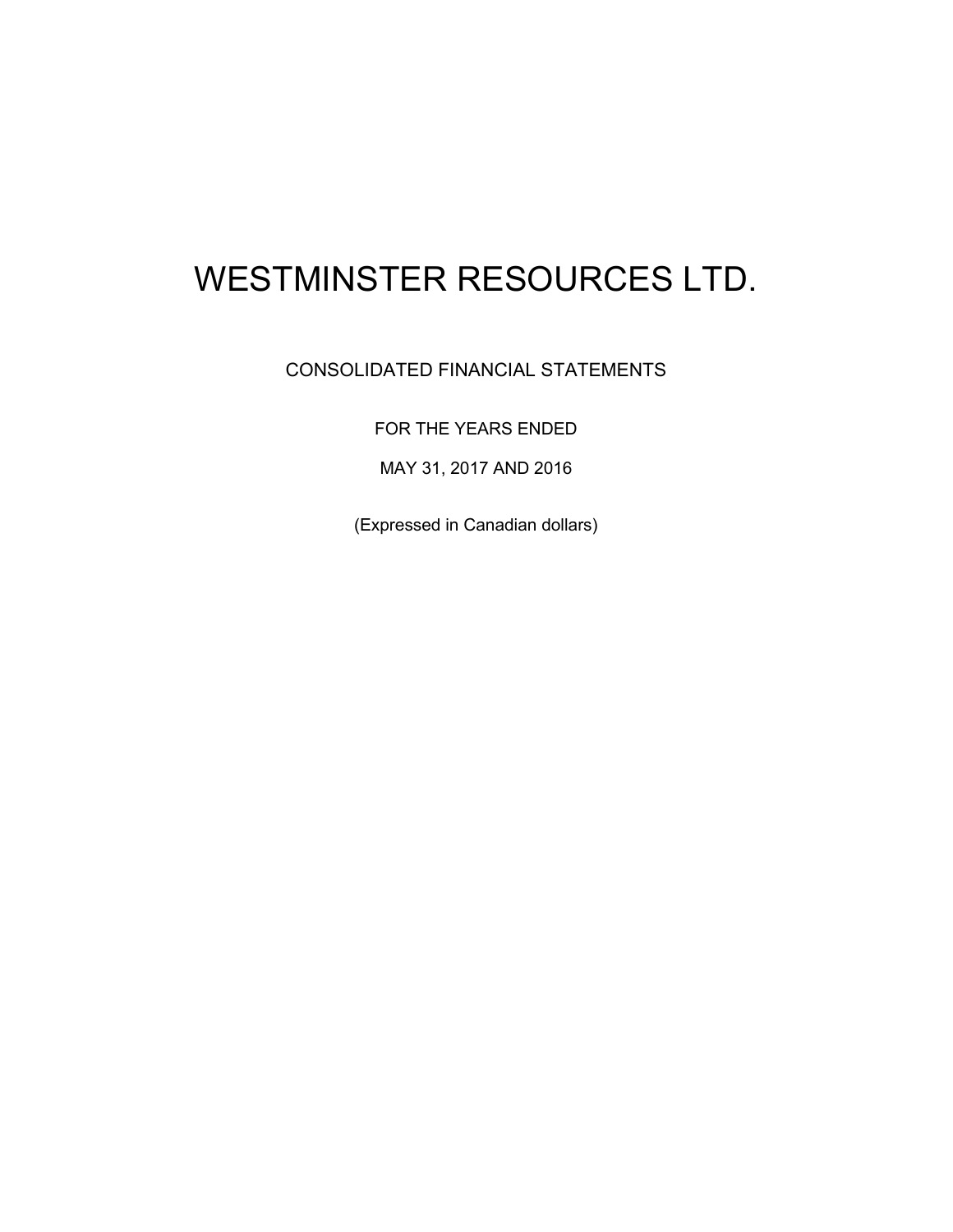

DALE MATHESON CARR-HILTON LABONTE LLP CHARTERED PROFESSIONAL ACCOUNTANTS

#### **INDEPENDENT AUDITOR'S REPORT**

To the Shareholders of Westminster Resources Ltd.

We have audited the accompanying consolidated financial statements of Westminster Resources Ltd., which comprise the consolidated statement of financial position as at May 31, 2017, and the consolidated statement of comprehensive loss, changes in equity and cash flow for the year then ended, and a summary of significant accounting policies and other explanatory information.

#### **Management's Responsibility for the Consolidated Financial Statements**

Management is responsible for the preparation and fair presentation of these consolidated financial statements in accordance with International Financial Reporting Standards, and for such internal control as management determines is necessary to enable the preparation of consolidated financial statements that are free from material misstatement, whether due to fraud or error.

#### **Auditor's Responsibility**

Our responsibility is to express an opinion on these consolidated financial statements based on our audit. We conducted our audit in accordance with Canadian generally accepted auditing standards. Those standards require that we comply with ethical requirements and plan and perform the audit to obtain reasonable assurance about whether the consolidated financial statements are free from material misstatement.

An audit involves performing procedures to obtain audit evidence about the amounts and disclosures in the consolidated financial statements. The procedures selected depend on the auditor's judgment, including the assessment of the risks of material misstatement of the consolidated financial statements, whether due to fraud or error. In making those risk assessments, the auditor considers internal control relevant to the entity's preparation and fair presentation of the consolidated financial statements in order to design audit procedures that are appropriate in the circumstances, but not for the purpose of expressing an opinion on the effectiveness of the entity's internal control. An audit also includes evaluating the appropriateness of accounting policies used and the reasonableness of accounting estimates made by management, as well as evaluating the overall presentation of the consolidated financial statements.

We believe that the audit evidence we have obtained in our audit is sufficient and appropriate to provide a basis for our audit opinion.

#### **Opinion**

In our opinion, the consolidated financial statements present fairly, in all material respects, the financial position of Westminster Resources Ltd. as at May 31, 2017 and its financial performance and its cash flows for the year then ended in accordance with International Financial Reporting Standards.

#### **Emphasis of Matter**

Without qualifying our opinion, we draw attention to Note 1 in the consolidated financial statements which describes certain conditions that indicate the existence of a material uncertainty that may cast significant doubt about Westminster Resources Ltd.'s ability to continue as a going concern.

#### **Other Matter**

The consolidated financial statements of Westminster Resources Ltd. for the year ended May 31, 2016 were audited by another auditor who expressed an unmodified opinion on those statements on September 28, 2016.

Derce

DALE MATHESON CARR-HILTON LABONTE LLP CHARTERED PROFESSIONAL ACCOUNTANTS

Vancouver, Canada September 28, 2017

An independent firm associated with<br>Moore Stephens International Limited **MOORE STEPHENS**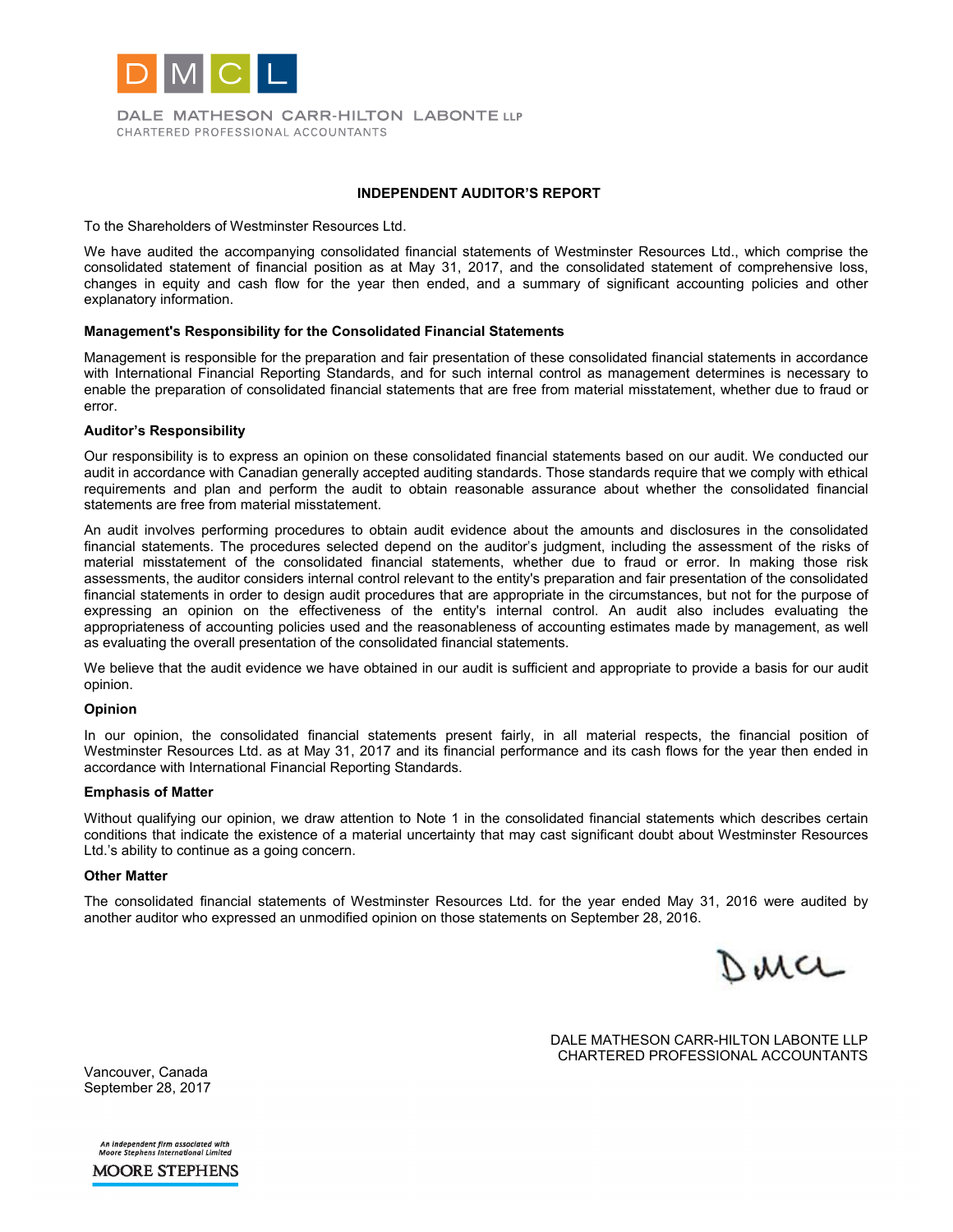# **WESTMINSTER RESOURCES LTD.**

# **Consolidated Statements of Financial Position**

(Expressed in Canadian dollars)

|                                            | May 31,        | May 31,      |  |
|--------------------------------------------|----------------|--------------|--|
|                                            | 2017           | 2016         |  |
|                                            | -\$-           | -\$-         |  |
| <b>ASSETS</b>                              |                |              |  |
| Current assets                             |                |              |  |
| Cash                                       | 11,410         | 156,427      |  |
| Amounts receivable (Note 9)                | 28,571         | 35,030       |  |
| Prepaid expenses                           | 21,436         | 4,584        |  |
|                                            | 61,417         | 196,041      |  |
| Deposits (Note 5)                          | 44,866         | 66,561       |  |
| Equipment (Note 6)                         | 26,334         | 32,288       |  |
| Amounts receivable (Note 9)                |                | 146,936      |  |
| Exploration and evaluation assets (Note 7) | 2,399,651      | 2,276,346    |  |
|                                            | 2,532,268      | 2,718,172    |  |
| <b>LIABILITIES</b>                         |                |              |  |
| <b>Current liabilities</b>                 |                |              |  |
| Accounts payable (Note 10)                 | 120,450        | 1,445,709    |  |
| <b>SHAREHOLDERS' EQUITY</b>                |                |              |  |
| Share capital (Note 8)                     | 17,920,372     | 16,412,005   |  |
| Share subscription receivable (Note 8)     | (24,000)       |              |  |
| Reserves (Note 8)                          | 1,911,454      | 1,911,454    |  |
| <b>Deficit</b>                             | (17, 396, 008) | (17,050,996) |  |
|                                            | 2,411,818      | 1,272,463    |  |
|                                            | 2,532,268      | 2,718,172    |  |

Going concern (Note 1) Subsequent events (Note 15)

Approved on behalf of the Board of Directors:

*"Glen Indra"* Glen Indra, Director

*"Glen MacDonald"* Glen MacDonald, Director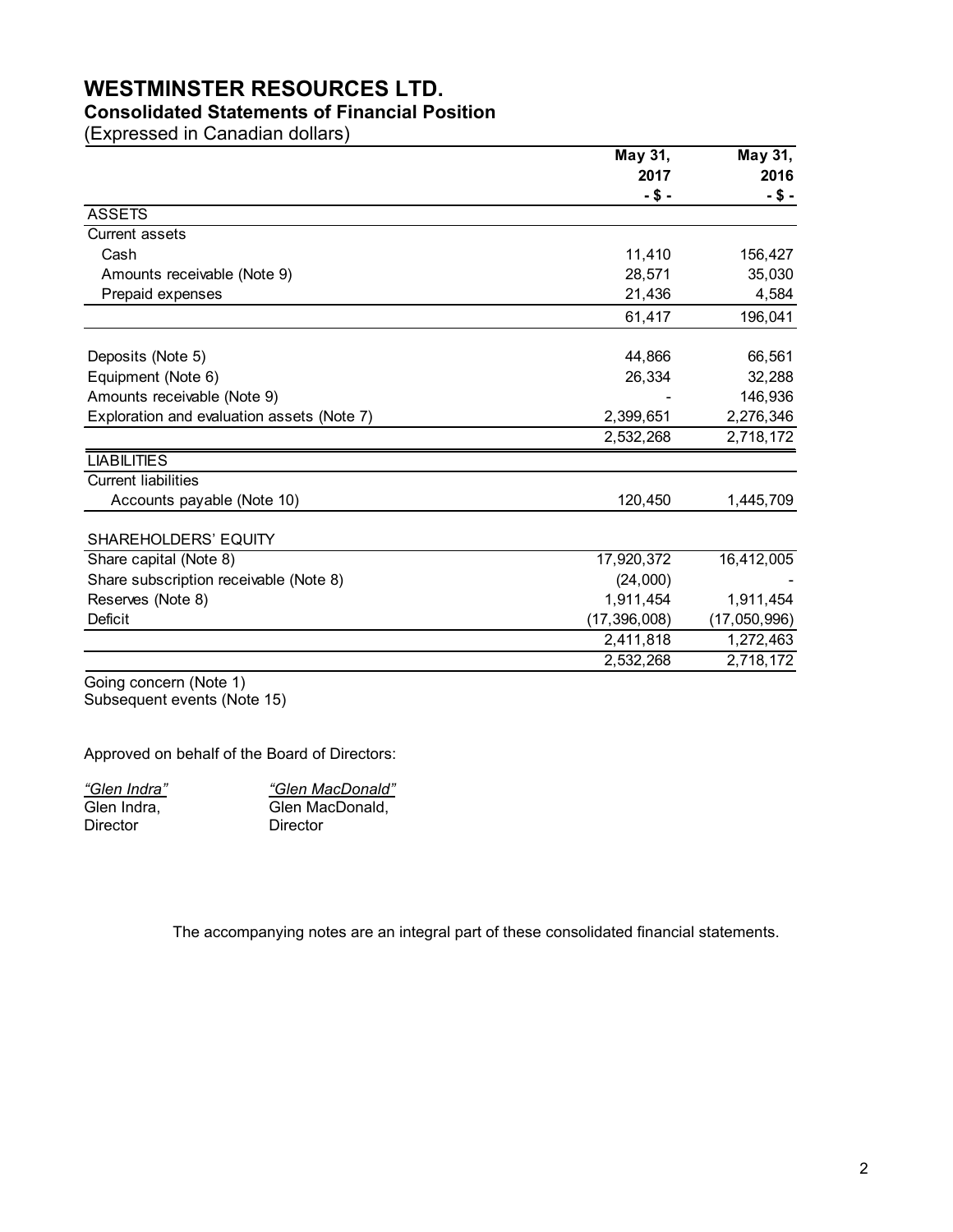# **WESTMINSTER RESOURCES LTD.**

# **Consolidated Statements of Comprehensive Loss**

(Expressed in Canadian dollars)

|                                                                   | Year ended May 31, |            |  |
|-------------------------------------------------------------------|--------------------|------------|--|
|                                                                   | 2017               | 2016       |  |
|                                                                   | -\$-               | $-$ \$ $-$ |  |
| <b>Expenses</b>                                                   |                    |            |  |
| Accounting, audit, and legal                                      | 38,858             | 199,050    |  |
| Amortization (Note 6)                                             | 5,954              | 7,602      |  |
| Bank charges and interest                                         | 7,969              | 3,629      |  |
| Conferences and investor relations                                | 159,174            | 265,019    |  |
| Consulting fees (Note 10)                                         | 345,625            | 163,470    |  |
| Interest and finance cost                                         |                    | 19,338     |  |
| Management fees (Note 10)                                         | 132,000            | 120,000    |  |
| Office                                                            | 64,828             | 97,550     |  |
| Regulatory and filing fees                                        | 17,873             | 22,899     |  |
| Share based payments (Note 8)                                     |                    | 121,628    |  |
| Travel and entertainment                                          | 16,739             | 1,971      |  |
|                                                                   | 789,020            | 1,022,156  |  |
| <b>Other items</b>                                                |                    |            |  |
| Loss on sale of marketable securities                             |                    | 27,526     |  |
| Gain on settlement of accounts payable (Note 8)                   | (603,099)          | (70, 875)  |  |
| Foreign exchange loss                                             | 10,388             | 23,711     |  |
| Interest income                                                   | (234)              | (1, 353)   |  |
| Write off of value added tax receivable (Note 9)                  | 148,937            |            |  |
| Recovery of exploration and evaluation assets                     |                    | (72, 614)  |  |
| Net loss and comprehensive loss                                   | 345,012            | 928,551    |  |
| Basic and diluted loss per share                                  | (0.07)             | (0.34)     |  |
| Weighted average common shares outstanding - basic and<br>diluted | 4,616,493          | 2,741,675  |  |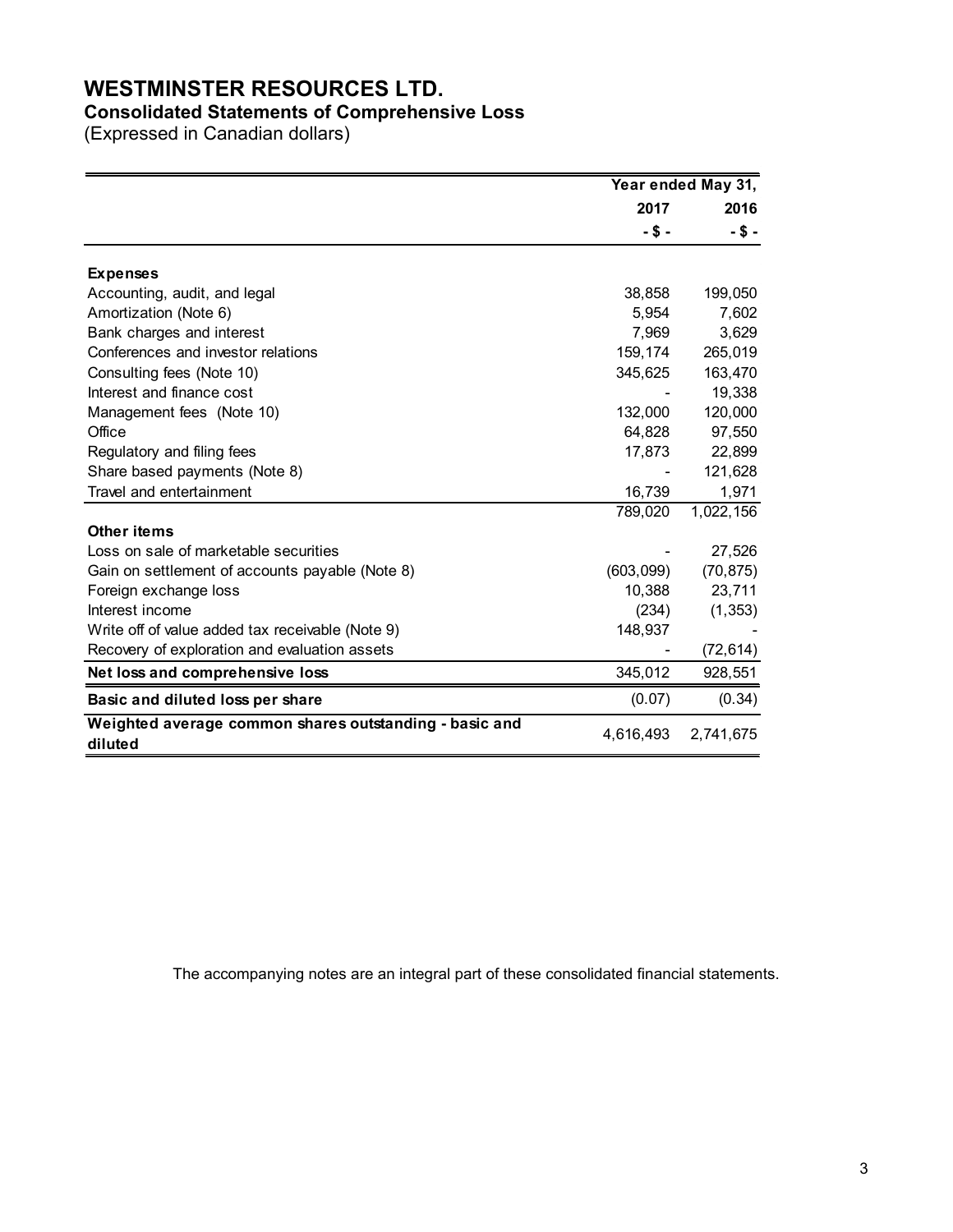# **WESTMINSTER RESOURCES LTD. Consolidated Statements of Changes in Equity Years ended May 31**

(Expressed in Canadian dollars)

|                                                                    |                     |            |                         | Reserves            | Sub-                     |                          | Total                   |
|--------------------------------------------------------------------|---------------------|------------|-------------------------|---------------------|--------------------------|--------------------------|-------------------------|
|                                                                    |                     |            | Share-based<br>payments | Warrants<br>reserve | scription<br>funds       | <b>Deficit</b>           | shareholder's<br>equity |
|                                                                    | Share capital       |            | reserve                 |                     | receivable               |                          |                         |
|                                                                    | Number of<br>shares | $-5 -$     | $-5-$                   | $-$ \$ $-$          | $-5-$                    | $-$ \$ $-$               |                         |
|                                                                    |                     |            |                         |                     |                          |                          | -\$-                    |
| Balance, May 31, 2015                                              | 2,592,729           | 15,600,705 | 1,116,906               | 672,920             | $\sim$                   | (16, 122, 445)           | 1,268,086               |
| Share issuances for cash, net of share issuance costs (Note 8)     | 1,402,600           | 811,300    |                         |                     |                          |                          | 811,300                 |
| Share-based payments (Note 8)                                      |                     |            | 121,628                 |                     |                          |                          | 121,628                 |
| Net loss                                                           |                     |            |                         |                     | $\overline{\phantom{a}}$ | (928, 551)               | (928, 551)              |
| Balance, May 31, 2016                                              | 3,995,329           | 16,412,005 | 1,238,534               | 672,920             |                          | (17,050,996)             | 1,272,463               |
| Shares issued for cash, net of share issuance costs (Note 8)       | 8,150,000           | 935,500    |                         |                     | (24,000)                 |                          | 911,500                 |
| Share issued for acquisition of exploration assets (Notes 7 and 8) | 50,000              | 35,000     |                         |                     |                          | $\overline{\phantom{a}}$ | 35,000                  |
| Shares issued for stock options exercised (Note 8)                 | 205,000             | 102,500    |                         |                     |                          | $\blacksquare$           | 102,500                 |
| Shares issued for warrants exercised (Note 8)                      | 178,500             | 178,500    |                         |                     |                          | ۰                        | 178,500                 |
| Shares issued for debt (Note 8)                                    | 1,026,666           | 256,867    |                         |                     |                          |                          | 256,867                 |
| Net loss                                                           |                     |            |                         |                     |                          | (345, 012)               | (345, 012)              |
| Balance, May 31, 2017                                              | 13,605,495          | 17,920,372 | 1,238,534               | 672,920             | (24,000)                 | (17, 396, 008)           | 2,411,818               |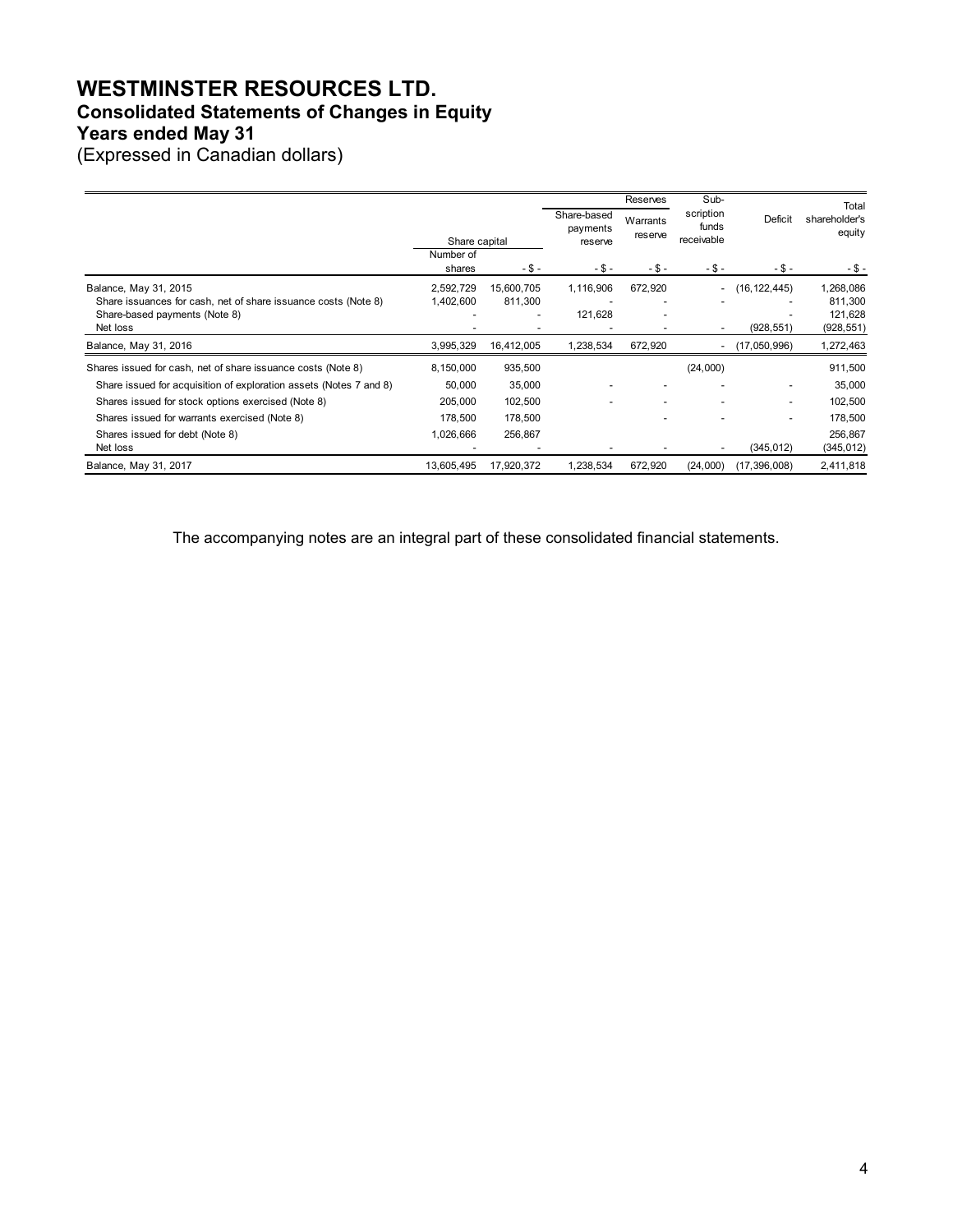# **WESTMINSTER RESOURCES LTD.**

# **Consolidated Statements of Cash Flows**

(Expressed in Canadian dollars)

|                                                              | Year ended May 31, |            |
|--------------------------------------------------------------|--------------------|------------|
|                                                              | 2017               | 2016       |
|                                                              | $-$ \$ -           | $- $ -$    |
| Cash from (used in):                                         |                    |            |
| <b>Operating Activities</b>                                  |                    |            |
| Net loss                                                     | (345, 012)         | (928, 551) |
| Items not involving cash:                                    |                    |            |
| Loss on sale of marketable securities                        |                    | 27,526     |
| Amortization                                                 | 5,954              | 7,602      |
| Unrealized foreign exchange loss                             |                    | (5, 513)   |
| Share-based payments                                         |                    | 121,628    |
| Recovery of exploration and evaluation assets                |                    | (72, 614)  |
| Gain on settlement of accounts payable                       | (603,099)          | 70,875     |
| Change in non-cash working capital items:                    |                    |            |
| Amounts receivable                                           | 153,395            | (4, 335)   |
| Prepaid expenses and deposits                                | 4,843              | (7, 562)   |
| Accounts payable                                             | (465, 293)         | 407,916    |
| Net cash used in operating activities                        | (1, 249, 212)      | (383, 028) |
|                                                              |                    |            |
| <b>Investing Activities</b>                                  |                    |            |
| Proceeds from sale of marketable securities                  |                    | 15,968     |
| Expenditures on exploration and evaluation assets            | (88, 305)          | (231, 439) |
| Cash used in investing activities                            | (88, 305)          | (215, 471) |
|                                                              |                    |            |
| <b>Financing Activities</b>                                  |                    |            |
| Issuance of common shares, net of share issuance costs       | 954,000            | 811,300    |
| Exercise of warrants for cash                                | 178,500            |            |
| Share issue costs                                            | (42, 500)          |            |
| Options exercised                                            | 102,500            |            |
| Receipt of loans                                             |                    | 99,600     |
| Repayment of loans                                           |                    | (184, 231) |
| Cash provided by financing activities                        | 1,192,500          | 726,669    |
| Increase (decrease) in cash and cash equivalents             |                    | 128,170    |
| Foreign exchange effect on cash                              | (145, 017)         | (1, 341)   |
|                                                              |                    |            |
| Cash, beginning of year                                      | 156,427            | 29,598     |
| Cash, ending of year                                         | 11,410             | 156,427    |
| Supplemental cash flow information:                          | $-$ \$ -           | $-$ \$ -   |
| Exploration and evaluation expenditures accrued in accounts  |                    | 243,028    |
| payable<br>Shares issued for acquisition of mineral property | 35,000             |            |
| Shares issued for debt settlement                            | 256,867            |            |
|                                                              |                    |            |
| Interest paid                                                |                    | 19,338     |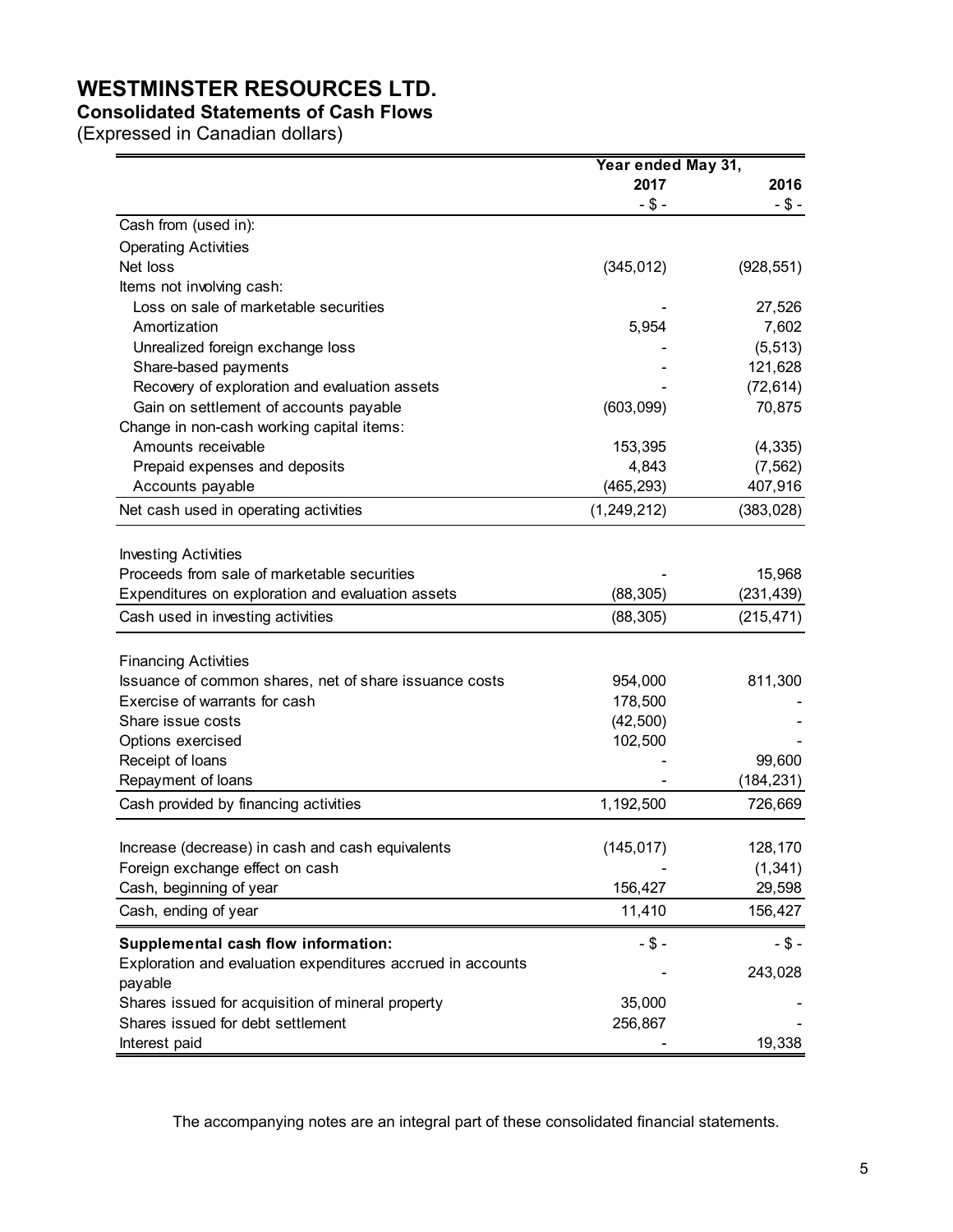# **1. Nature and Continuance of Operations**

Westminster Resources Ltd. (the "Company" or "Westminster") was incorporated under the *Business Corporations Act* of British Columbia on December 1, 2005. The Company is involved in the acquisition, exploration and development of mineral properties. The Company's shares are listed on the TSX Venture Exchange.

The head office, registered address and records office of the Company are located at Suite 701 - 595 Howe Street, Vancouver, British Columbia, Canada V6C 2T5.

These consolidated financial statements have been prepared on a going concern basis, which presumes the realization of assets and discharge of liabilities in the normal course of business for the foreseeable future. However, there are factors that management has identified that may cast significant doubt on the Company's ability to continue as a going concern.

For the year ended May 31, 2017, the Company reported a net loss and comprehensive loss of \$345,012 (2016 - \$928,551) and a deficit of \$17,396,008 (2016 - \$17,050,996). As at May 31, 2017, the Company had a working capital deficiency of \$59,033 (2016 - \$1,249,668). The Company has no source of operating cash flow and relies on issuances of equity to finance operations, including exploration of its exploration and evaluation ("E&E") assets.

The ability of the Company to continue as a going concern and meet its commitments as they become due, including completion of the acquisition, exploration and development of its E&E assets, is dependent on the Company's ability to obtain the necessary financing. Management is planning to raise additional capital to finance operations and expected growth, if necessary, or alternatively to dispose of its interests in its E&E assets. The outcome of these matters cannot be predicted at this time. If the Company is unable to obtain additional financing, the Company may be unable to continue as a going concern.

The business of mining exploration involves a high degree of risk and there is no assurance that current exploration projects will result in future profitable mining operations. The Company has significant cash requirements to meet its administrative overhead, pay its liabilities and maintain its E&E assets. The recoverability of amounts shown for E&E assets is dependent on several factors. These include the discovery of economically recoverable reserves, the ability of the Company to obtain the necessary financing to complete the development of these properties and future profitable production or proceeds from disposition of E&E assets. These matters indicate the existence of material uncertainties that cast significant doubt about the Company's ability to continue as a going concern.

These consolidated financial statements have been prepared in accordance with International Financial Reporting Standards ("IFRS") applicable to a going concern. Accordingly, they do not give effect to adjustments that may be necessary should the Company be unable to continue as a going concern, and therefore, be required to realize its assets and liquidate its liabilities and commitments in other than the normal course of business.

# **2. Basis of Presentation**

#### a) Statement of Compliance

The consolidated financial statements are prepared in accordance with IFRS, as issued by the International Accounting Standards Board ("IASB"). The consolidated financial statements were authorized for issue by the Board of Directors on September 28, 2017.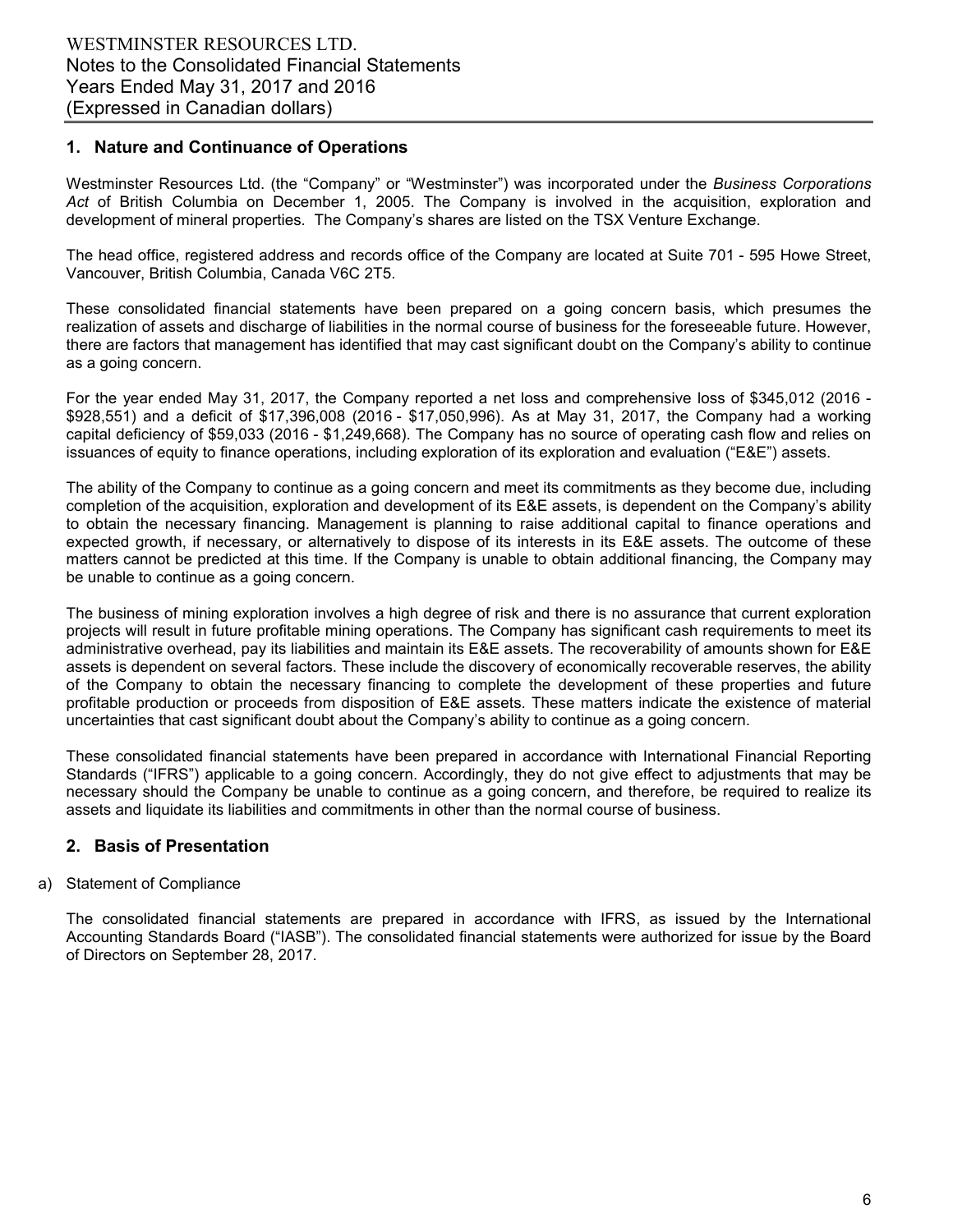# **2. Basis of Presentation** (continued)

b) Basis of Consolidation

These consolidated financial statements include the accounts of the Company and its wholly owned Mexican subsidiaries, Minera Westminster, S.A. de C.V. ("Minera Westminster") and Servicios Westminster, S.A. de C.V. ("Servicios Westminster"). All significant intercompany balances and transactions have been eliminated upon consolidation.

Subsidiaries are all entities over which the Company has control. The Company controls an entity when the Company is exposed to, or had rights to, variable returns from its involvement with the entity and has the ability to affect those returns through its power over the entity.

c) Basis of Measurement

These consolidated financial statements have been prepared on a historical cost basis, except for financial instruments classified as fair value through profit or loss ("FVTPL") or available-for-sale, which are stated at their fair value. In addition, these consolidated financial statements have been prepared using the accrual basis of accounting, except for cash flow information.

The consolidated financial statements are presented in Canadian dollars, which is also the Company's and its subsidiaries functional currency.

d) Sources of Estimation Uncertainty

Significant assumptions about the future and the other sources of estimation uncertainty that management has made at the statement of financial position date, that could result in a material adjustment to the carrying amounts of assets and liabilities, in the event that actual results differ from the assumptions made, relate to, but are not limited to, the following:

(i) Realization of mineral property interests

The Company assesses its E&E assets for possible impairment if there are events or changes in circumstances that indicate that carrying values of assets may not be recoverable, at each reporting period. The assessment of any impairment of equipment and E&E asset is dependent upon estimates of recoverable amounts that take into account factors such as reserves, economic and market conditions, timing of cash flows and useful lives of assets and their related salvage values.

(ii) Site restoration obligations

Provisions are recorded when a present legal or constructive obligation exists as a result of past events where it is possible that an outflow of resources embodying economic benefits will be required to settle the obligation and a reliable estimate of the amount of obligation can be made.

Restoration liabilities include an estimate of the future cost associated with the reclamation of the property and equipment, discounted to its present value, and capitalized as part of the cost of assets. The estimated costs are based on the present value of the expenditure expected to be incurred. Changes in the discount rate, estimated timing of reclamation costs, or cost estimates are dealt with prospectively by recording a change in estimate, and corresponding adjustment to equipment. The accretion on the reclamation provision is included in the reclamation liability.

As at May 31, 2017, the Company is not aware of any existing environmental problems related to any of its current or former properties that may result in material liability to the Company.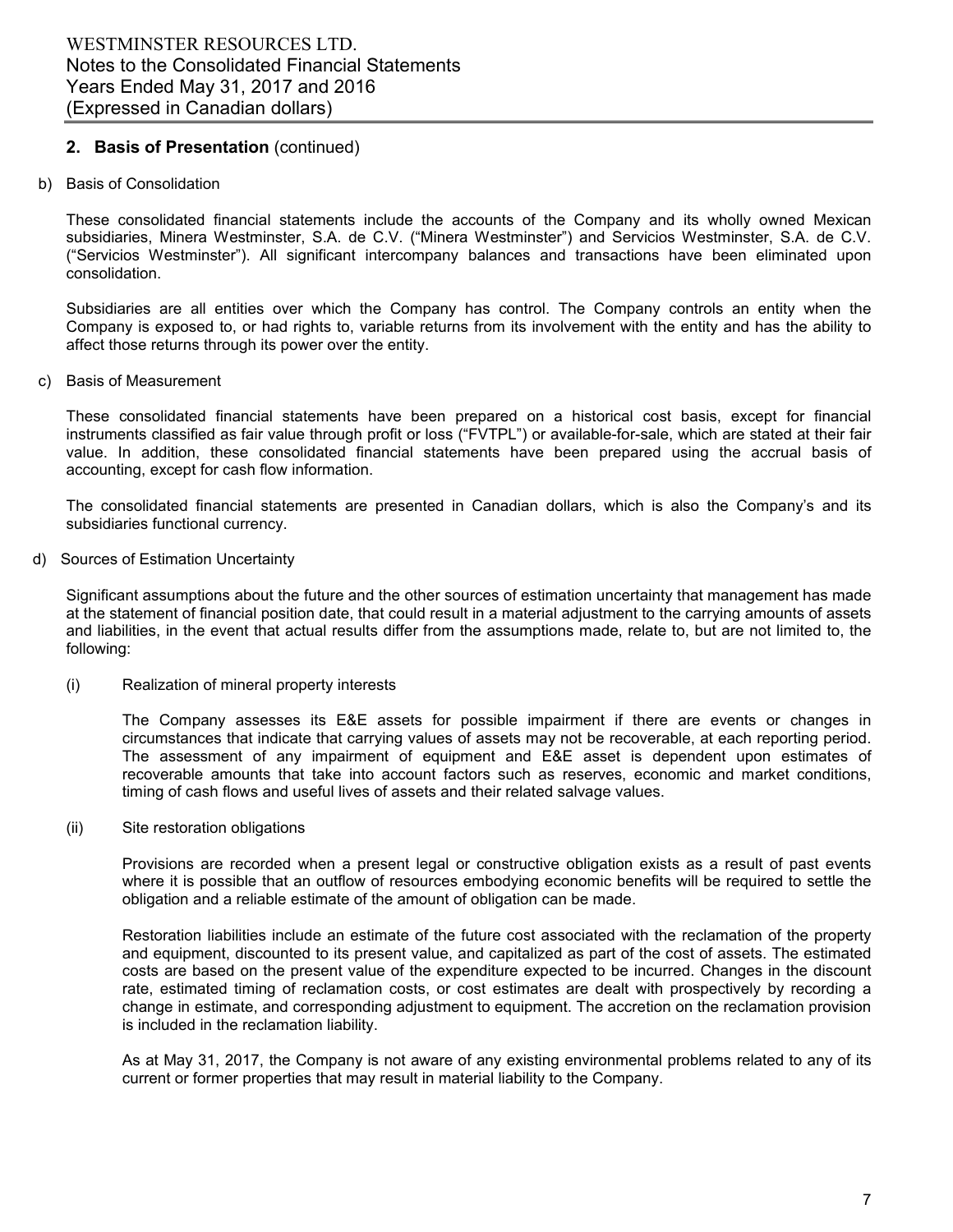# **2. Basis of Presentation** (continued)

- d) Sources of Estimation Uncertainty (continued)
	- (iii) Valuation of share-based payments

The Company uses the Black-Scholes Option Pricing Model for valuation of share-based payments. Option pricing models require the input of subjective assumptions including expected price volatility, interest rate and forfeiture rate. Changes in the input assumptions could materially affect the fair value estimate and the Company's earnings and equity reserves, and therefore the existing models do not necessarily provide an accurate single measure of the actual fair value of the Company's stock options granted and warrants.

(iv) Income taxes

In assessing the probability of realizing income tax assets, management makes estimates related to expectations of future taxable income, applicable tax opportunities, expected timing of reversals of existing temporary differences and likelihood that tax positions taken will be sustained upon examination by applicable tax authorities. In making its assessments, management gives additional weight to positive and negative evidence that can be objectively verified. Changes in economic conditions, metal prices and other factors could result in revisions to the estimates of the benefits to be realized or the timing of utilizing losses.

e) Critical Accounting Judgments

Significant judgments about the future and other sources of judgment uncertainty that management has made at the statements of financial position date, that could result in a material adjustment to the carrying amounts of assets and liabilities, in the event that actual results differ from judgments made, relate to, but are not limited to, the following:

(i) Impairment assessment

The Company assesses its exploration and evaluation assets for possible impairment if there are events or changes in circumstances that indicate that carrying values of the assets may not be recoverable, at each reporting period. The assessment of any impairment of equipment and exploration and evaluation assets is dependent upon estimates of recoverable amounts that take into account factors such as reserves, economic and market conditions, timing of cash flows, and the useful lives of assets and their related salvage values.

(ii) Recoverability of amounts receivable

The balance in amounts receivable includes value added taxes to be recovered in Mexico. At each financial position reporting date, the carrying amounts of the Company's amounts receivable are reviewed to determine whether there is any indication that those assets are impaired. The Company uses judgment in determining whether there are facts and circumstances suggesting that the carrying amounts of its amounts receivable may exceed the recoverable amount.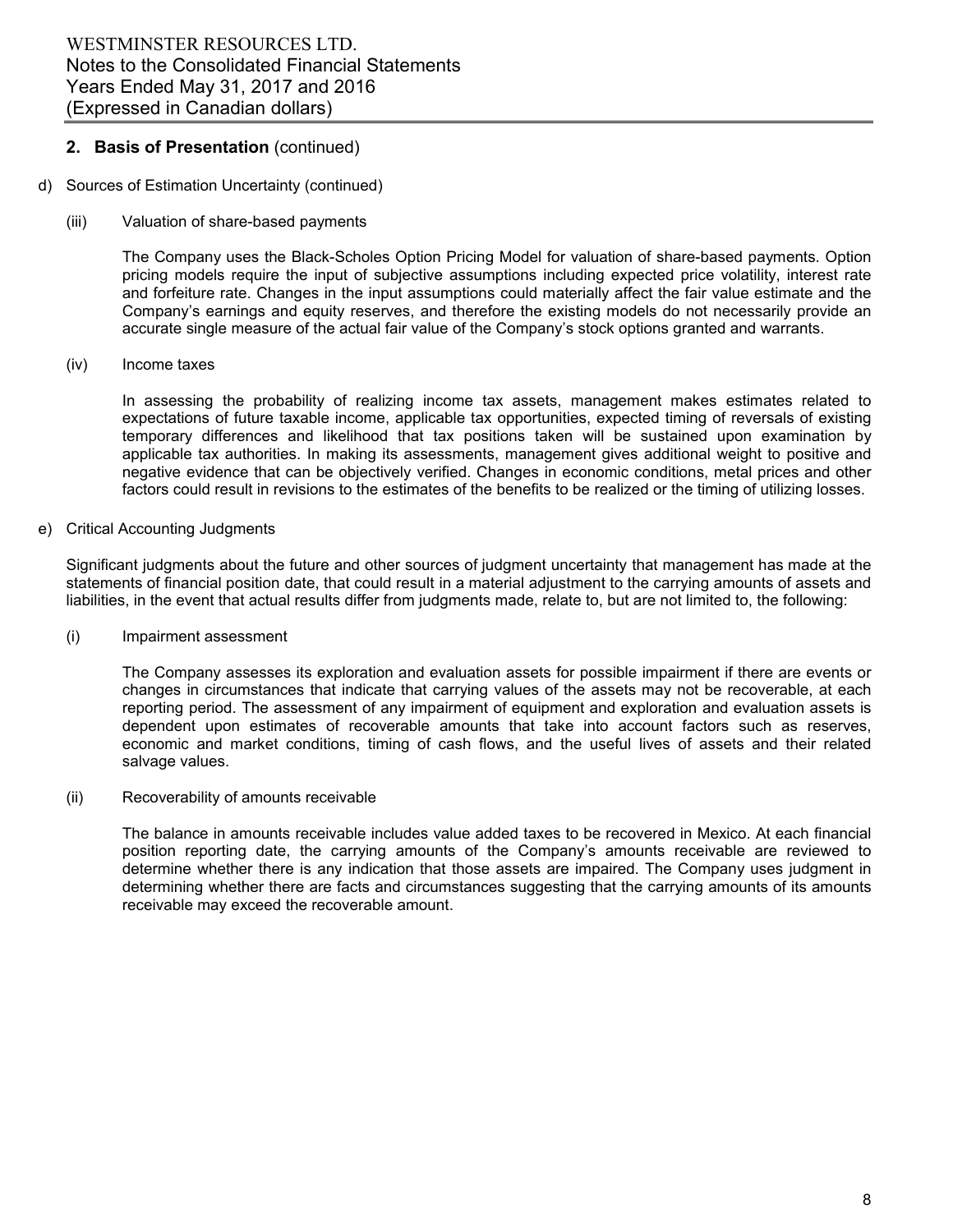# **2. Basis of Presentation** (continued)

- e) Critical Accounting Judgments (continued)
	- (iii) Assessment of going concern

The assessment of the Company's ability to continue as a going concern and to raise sufficient funds to pay for its ongoing operating expenditures, meet its liabilities for the ensuing year, and to fund planned and contractual exploration programs, involves significant judgment based on historical experience and other factors, including expectation of future events that are believed to be reasonable under the circumstances**.**

(v) Assessment of functional currency

The Company uses judgment in determining its functional currency. International Accounting Standards ("IAS") 21 *The Effects of Changes in Foreign Exchange Rates* defines the functional currency as the currency of the primary economic environment in which an entity operates. IAS 21 requires the determination of functional currency to be performed on an entity by entity basis, based on various primary and secondary factors. In identifying the functional currency of the parent and of its subsidiaries, management considered the currency that mainly influences the cost of undertaking the business activities in each jurisdiction in which the Company operates.

# **3. Significant Accounting Policies**

The accounting policies set out below have been applied consistently to all periods presented in these financial statements. The financial statements, in management's opinion, have been properly prepared using careful judgment with reasonable limits of materiality and within the framework of the significant accounting policies summarized below.

a) Financial Instruments

Financial Assets

All financial assets are initially recorded at fair value and designated upon inception into one of the following four categories: held-to-maturity, available-for-sale, loans and receivables or FVTPL.

Financial assets classified as FVTPL are measured at fair value with unrealized gains and losses recognized through profit or loss. Regular way purchases and sales of FVTPL financial assets are accounted for at trade date. The Company has classified its cash and cash equivalents as FVTPL.

Financial assets classified as held-to-maturity are initially recognized at fair value and subsequently are measured at amortized cost using the effective interest rate method. Any changes to the carrying amount, including impairment losses, are recognized through profit or loss. The Company has classified its deposits as held-to-maturity.

Financial assets classified as available-for-sale are measured at fair value with unrealized gains and losses recognized in other comprehensive income/loss, except for losses in value that are considered other than temporary. The Company has no assets classified as available-for-sale.

Financial assets classified as loans and receivables are non-derivative financial assets with fixed or determinable payments that are not quoted in an active market. They are classified as current assets or non-current assets based on their maturity date. Loans and receivables are initially recognized at fair value and subsequently carried at amortized cost less any impairment. The Company has no assets classified as loans and receivables.

Transaction costs associated with FVTPL financial assets are expensed as incurred, while transaction costs associated with all other financial assets are included in the initial carrying amount of the asset.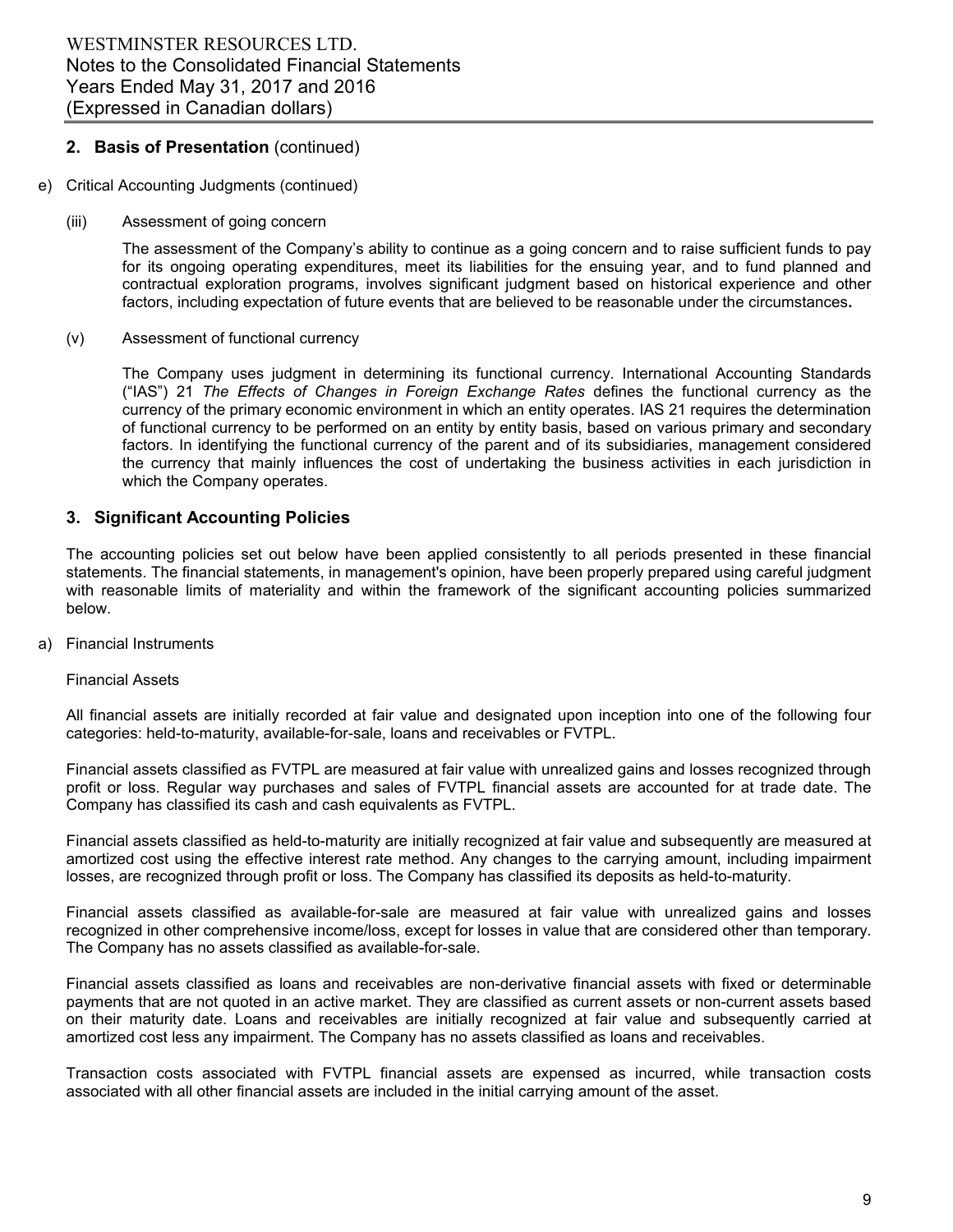a) Financial Instruments (continued)

# Financial Liabilities

All financial liabilities are initially recorded at fair value and designated upon inception as financial liabilities at FVTPL or other financial liabilities.

Financial liabilities classified as other financial liabilities are initially recognized at fair value less directly attributable transaction costs. After initial recognition, other financial liabilities are subsequently measured at amortized cost using the effective interest method. The effective interest method is a method of calculating the amortized cost of a financial liability and allocating interest expense over the relevant period. The effective interest rate is the rate that exactly discounts estimated future cash payments through the expected life of the financial liability, or, where appropriate, a shorter period. The Company's accounts payable are classified as other financial liabilities.

Financial liabilities classified as FVTPL include financial liabilities held-for-trading and financial liabilities designated upon initial recognition as FVTPL. Derivatives, including separated embedded derivatives are also classified as heldfor-trading unless they are designated as effective hedging instruments. Fair value changes on financial liabilities classified as FVTPL are recognized through profit or loss. The Company has not classified any financial liabilities as FVTPL.

# Fair Value Hierarchy

The Company categorizes financial instruments measured at fair value at one of three levels according to the reliability of the inputs used to estimate fair values. The fair value of financial assets and financial liabilities in Level 1 are determined by reference to quoted prices in active markets for identical assets and liabilities. Financial assets and financial liabilities in Level 2 are valued using inputs other than quoted prices for which all significant inputs are based on observable market data. Level 3 valuations are based on inputs that are not based on observable market data.

The Company's measurement of fair value of financial instruments as at May 31, 2017 in accordance with the fair value hierarchy is as follows:

|        | Total<br>- \$<br>- | Level 1<br>Φ<br>- ა - | Level 2<br>- \$ -        | Level 3<br>— თ. –        |
|--------|--------------------|-----------------------|--------------------------|--------------------------|
| Assets |                    |                       |                          |                          |
| Cash   | 11.410             | 11,410                | $\overline{\phantom{0}}$ | $\overline{\phantom{a}}$ |

The Company's measurement of fair value of financial instruments as at May 31, 2016 in accordance with the fair value hierarchy is as follows:

|        | Total<br>- \$ - | ∟evel <sup>1</sup><br>-ა- | Level 2<br>- \$ -        | Level 3<br>ጦ<br>-აა-     |
|--------|-----------------|---------------------------|--------------------------|--------------------------|
| Assets |                 |                           |                          |                          |
| Cash   | 156,427         | 156,427                   | $\overline{\phantom{0}}$ | $\overline{\phantom{a}}$ |

# b) Cash Equivalents

Cash equivalents consist of bank deposits or highly liquid investments that are readily convertible to known amounts of cash with original maturities of 90 days or less and which are subject to an insignificant risk of change in value.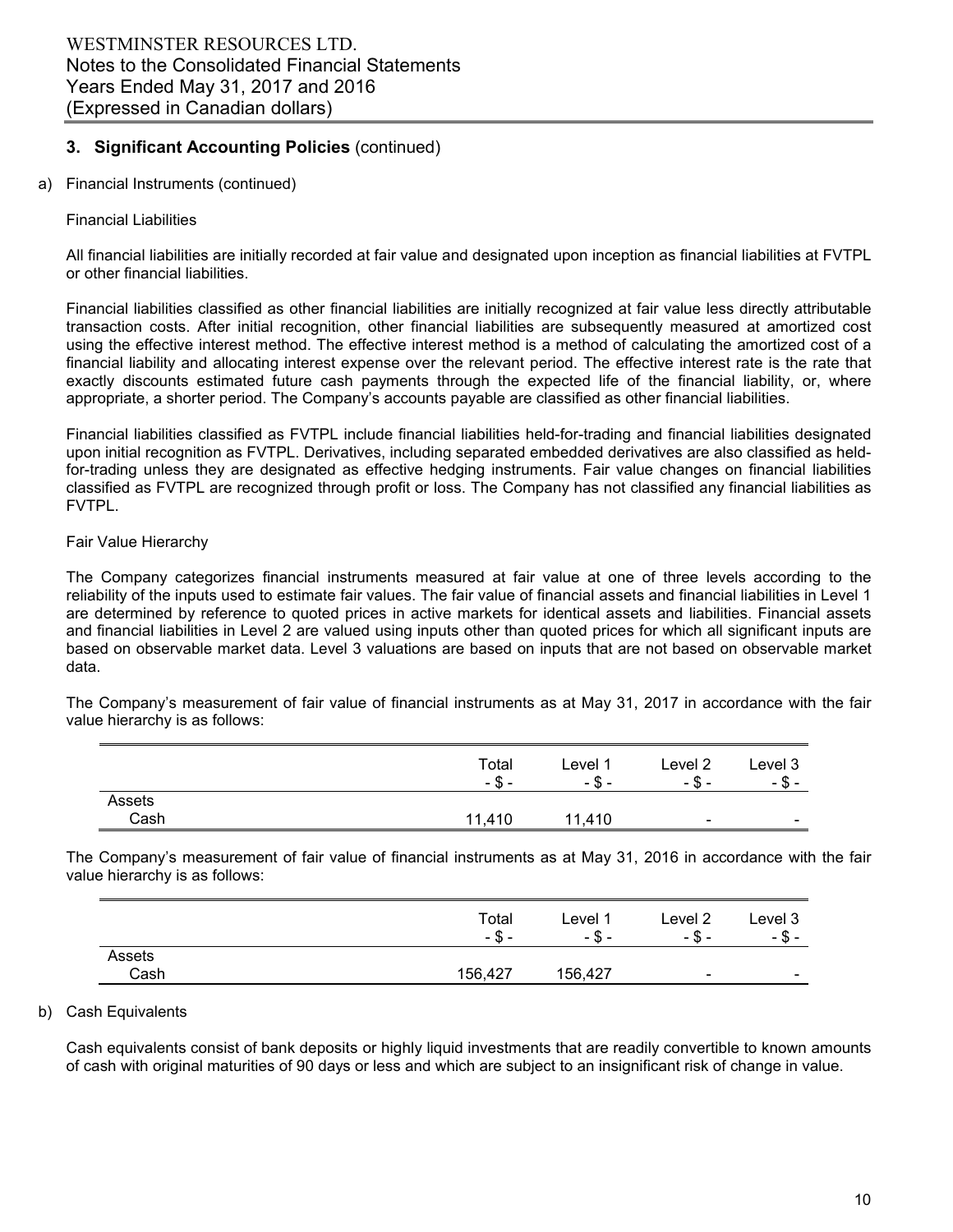# c) Exploration and Evaluation Assets

Once the legal right to explore a property has been acquired, costs directly related to E&E expenditures are recognized and capitalized, in addition to the acquisition costs. These direct expenditures include such costs as materials used, surveying costs, drilling costs and payments made to contractors during the exploration phase. Costs not directly attributable to E&E activities, including general and administrative overhead costs, are expensed in the period in which they occur. The costs are accumulated by exploration area and are not depleted pending determination of technical feasibility and commercial viability.

From time to time, the Company may acquire or dispose of properties pursuant to the terms of option agreements. Due to the fact that options are exercisable entirely at the discretion of the optionee, the amounts payable or receivable are not recorded. Option payments are recorded as E&E assets or recoveries when the payments are made or received.

When a project is deemed to no longer have commercially viable prospects to the Company, E&E expenditures in respect of that project are deemed to be impaired. As a result, those E&E expenditures, in excess of estimated recoveries, are written off to profit or loss. The Company assesses E&E assets for impairment when facts and circumstances suggest that the carrying amount of an asset may exceed its recoverable amount.

# d) Equipment

Equipment is recorded at cost, less accumulated amortization and accumulated impairment losses. These assets are amortized using the following annual rates:

Office furniture and equipment 15% - 45% declining-balance

# e) Impairment of Non-Financial Assets

At the end of each reporting period the carrying amounts of the assets are reviewed to determine whether there is any indication that those assets are impaired. Impairment is recognized when the carrying amount of an asset exceeds its recoverable amount. The recoverable amount is the greater of the asset's fair value less costs to sell and value in use. Fair value is determined as the amount that would be obtained from the sale of the asset in an arm's length transaction between knowledgeable and willing parties. The impairment loss is recognized in profit or loss for the period.

Where an impairment loss subsequently reverses, the carrying amount of the asset is increased to the revised estimate of its recoverable amount, but to an amount that does not exceed the carrying amount had no impairment loss been recognized. A reversal of an impairment loss is recognized immediately in profit or loss.

f) Reclamation Obligations

The Company recognizes the fair value of a legal or constructive liability for a reclamation obligation in the period in which it is incurred and when a reasonable estimate of fair value can be made. The carrying amount of the related long-lived asset is increased by the same amount as the liability. Changes in the liability for a reclamation obligation due to the passage of time will be measured by applying an interest method of allocation. The amount will be recognized as an increase in the liability and a financing expense in the statement of comprehensive income/loss. Changes resulting from revisions to the timing or the amount of the original estimate of undiscounted cash flows are recognized as an increase or a decrease to the carrying amount of the liability and the related long-lived asset.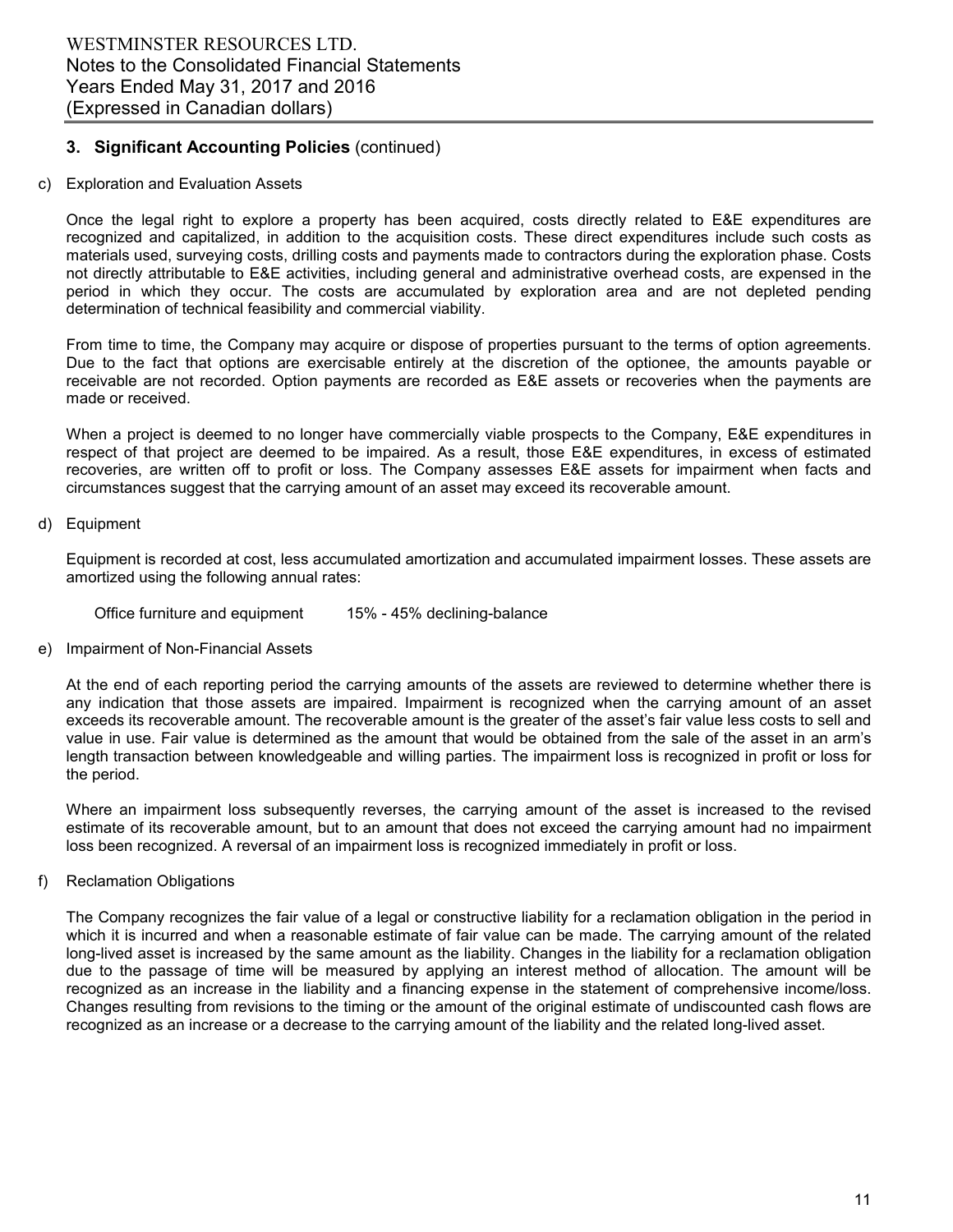# g) Share Capital

Financial instruments issued by the Company are classified as equity only to the extent that they do not meet the definition of a financial liability or financial asset. The Company's common shares, share warrants and options are classified as equity instruments. Incremental costs directly attributable to the issue of new shares or options are recognized as a deduction from equity.

#### h) Valuation of Equity Units Issued in Private Placements

Proceeds received on the issuance of units, consisting of common shares and warrants, are first allocated to the fair value of the common shares with any residual value then allocated to warrants. The fair value of the common shares is determined by the closing quoted bid price on the issue date. The balance, if any, is allocated to the attached warrants and recorded in reserves.

#### i) Share-based Payments

Where equity-settled share options are awarded to employees, the fair value of the options at the date of grant is recognized in profit or loss over the vesting period. Performance vesting conditions are taken into account by adjusting the number of equity instruments expected to vest at each reporting date so that, ultimately, the cumulative amount recognized over the vesting period is based on the number of options that eventually vest. Non-vesting conditions and market vesting conditions are factored into the fair value of the options granted. As long as all other vesting conditions are satisfied, a charge is made irrespective of whether these vesting conditions are satisfied. The cumulative expense is not adjusted for failure to achieve a market vesting condition or where a non-vesting condition is not satisfied.

Where the terms and conditions of options are modified before they vest, the increase in the fair value of the options, measured immediately before and after the modification, is also charged to the profit or loss over the remaining vesting period. Where equity instruments are granted to non-employees, they are recorded at the fair value of the goods or services received in profit or loss, unless they are related to the issuance of shares. Amounts related to the issuance of shares are recorded as a reduction of share capital. When the value of goods or services received in exchange for the share-based payment cannot be reliably estimated, the fair value is measured by use of a valuation model. The expected life used in the model is adjusted, based on management's best estimate, for the effects of non-transferability, exercise restrictions and behavioural considerations.

All equity-settled share-based payments are reflected in reserves, until exercised. Upon exercise, shares are issued from treasury and the amount reflected in reserves is credited to share capital, adjusted for any consideration paid. Where a grant of options is cancelled or settled during the vesting period, excluding forfeitures when vesting conditions are not satisfied, the Company immediately accounts for the cancellation as an acceleration of vesting and recognizes the amount that otherwise would have been recognized for services received over the remainder of the vesting period. Any payment made to the employee on the cancellation is accounted for as the repurchase of an equity interest, except to the extent the payment exceeds the fair value of the equity instrument granted, measured at the repurchase date. Any such excess is recognized as an expense.

#### j) Loss per Share

Basic loss per common share is computed by dividing the net loss for the year by the weighted average number of common shares outstanding for the period. Diluted per share amounts reflect the potential dilution that could occur if securities or other contracts to issue common shares were exercised or converted to common shares. The treasury stock method is used to determine the dilutive effect of stock options and other dilutive instruments. Under the treasury stock method, the weighted average number of common shares outstanding used in the calculation of diluted loss per share assumes that the deemed proceeds received from the exercise of stock options, share purchase warrants and their equivalents would be used to repurchase common shares of the Company at the average market price during the period.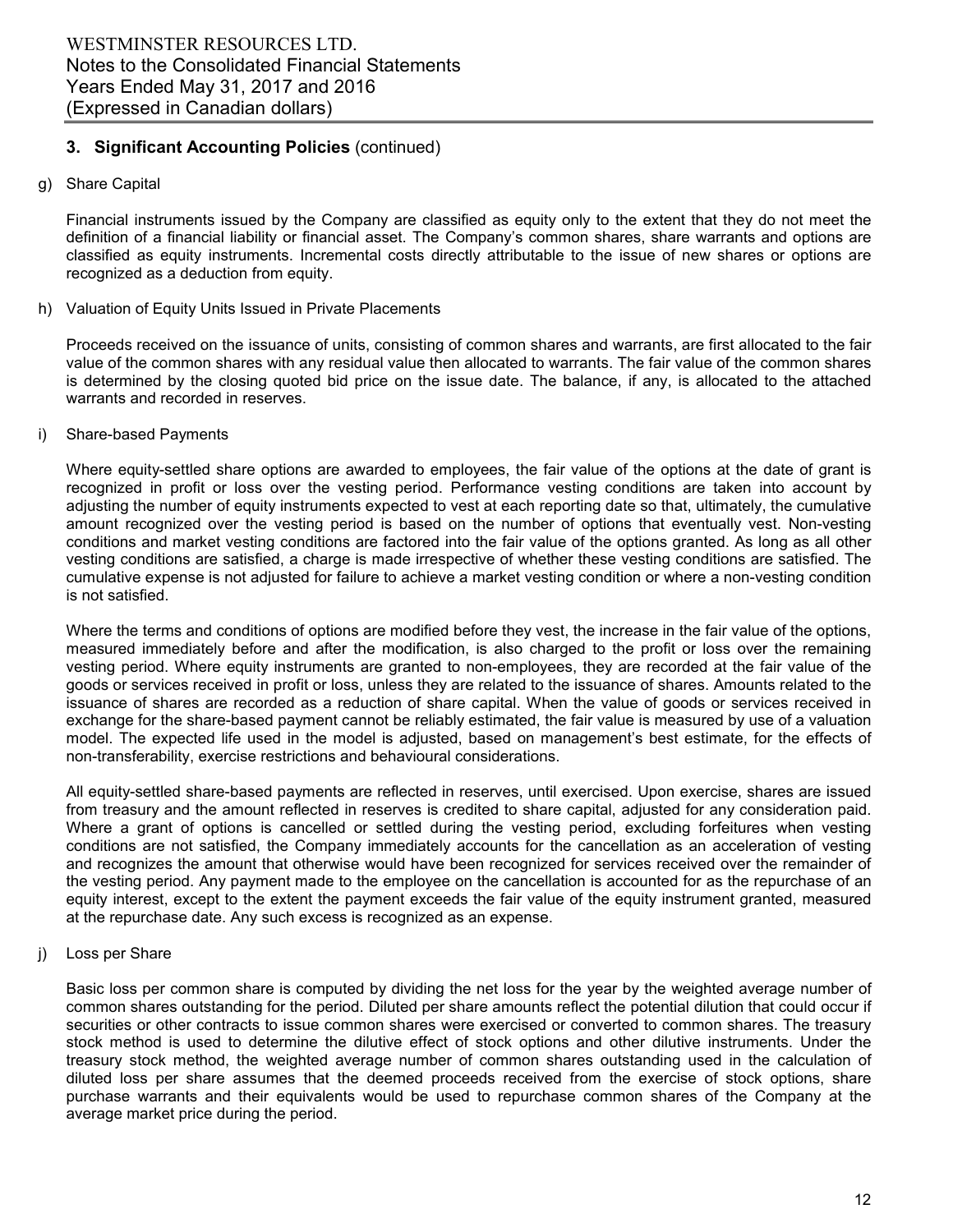# k) Income Taxes

The Company follows the asset and liability method of accounting for income taxes. Under this method, deferred tax assets and liabilities are recognized for the future tax consequences attributable to differences between the financial statement carrying amounts of existing assets and liabilities, and their respective tax basis. Deferred tax assets and liabilities are measured using enacted or substantively enacted tax rates expected to apply to taxable income in the years in which those temporary differences are expected to be recovered or settled. The effect on deferred tax assets and liabilities of a change in tax rates is recognized in profit or loss in the period that includes the enactment date. Deferred tax assets also result from unused loss carry-forwards, resource related tax pools and other deductions. A deferred tax asset is recognized for unused tax losses, tax credits and deductible temporary differences to the extent that it is probable that future taxable profits will be available against which they can be utilized. Deferred tax assets are reviewed at each reporting date and are reduced to the extent that it is no longer probable that the related tax benefit will be realized.

# l) Foreign Currency Translation

Transactions in currencies other than the functional currency are recorded at the rates of exchange prevailing on the date of the transactions. Monetary assets and liabilities denominated in foreign currencies are translated into Canadian dollars at the rate of exchange prevailing at the statement of financial position date. Non-monetary items are translated at the rate of exchange in effect when the amounts were acquired or obligations incurred. Nonmonetary items measured at fair value are reported at the exchange rates in effect at the time of the transaction. Exchange differences arising from the translations are recorded as a gain or loss on foreign currency translation in profit or loss.

#### m) Provisions

Provisions are recorded when a present legal or constructive obligation exists as a result of past events where it is probable that an outflow of resources embodying economic benefits will be required to settle the obligation, and a reliable estimate of the amount of the obligation can be made.

The amount recognized as a provision is the best estimate of the consideration required to settle the present obligation at the statement of financial position date, taking into account the risk and uncertainties surrounding the obligation. Where a provision is measured using the cash flows estimated to settle the present obligation, its carrying amount is the present value of those cash flows.

#### n) New Standards and Interpretations

The following new standards have been issued by the IASB, but are not yet effective:

IFRS 9 *Financial Instruments* addresses classification and measurement of financial assets. It replaces the multiple category and measurement models in IAS 39 *Financial Instruments; Recognition and Measurement* for debt instruments with a new mixed measurement model having only two categories; amortized cost and fair value through profit or loss. Requirements for financial liabilities are largely carried forward from the existing requirements in IAS 39 except that fair value changes due to credit risk for liabilities designated at FVTPL are generally recorded in other comprehensive income/loss. The effective date of this new standard will be for periods beginning on or after January 18, 2018 with early adoption permitted. The Company has not yet assessed the impact of this standard or determined whether it will adopt earlier.

IFRS 16 *Leases* specifies how an issuer will recognize, measure, present and disclose leases. The standard provides a single lessee accounting model, requiring lessees to recognize assets and liabilities for all leases unless the lease term is twelve months or less, or the underlying asset has an insignificant value. Lessors continue to classify leases as operating or finance, with IFRS 16's approach to lessor accounting substantially unchanged from its predecessor, IAS 17 *Leases*. IFRS 16 was issued in January 2016 and applies to annual reporting periods beginning on or after January 1, 2019. The Company has not yet assessed the impact of this standard or determined whether it will adopt earlier.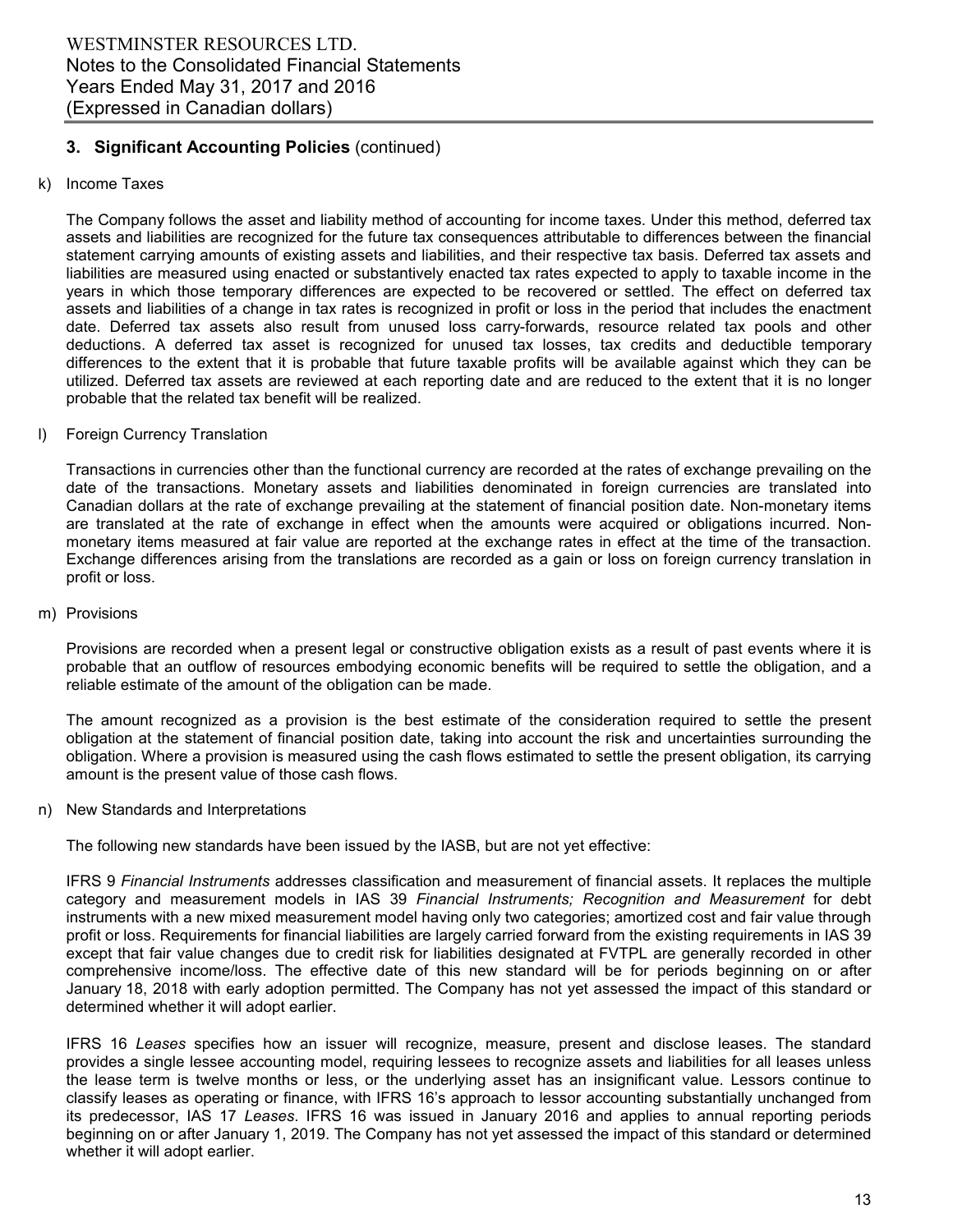n) New Standards and Interpretations (continued)

Other accounting standards or amendments to existing accounting standards that have been issued but have future effective dates are either not applicable or are not expected to have significant impact on the Company's financial statements.

# **4. Financial Instruments**

The carrying values of the Company's financial instruments approximate their fair values due to the short-term maturity of these financial instruments.

The Company's risk exposure and the impact on the Company's financial instruments are summarized below.

#### a) Credit Risk

Credit risk is the risk that one party to a financial instrument will cause a financial loss for the other party by failing to discharge an obligation. The Company is exposed to credit risk with respect to its cash, amounts receivable and deposits. The Company limits exposure to credit risk by maintaining its cash and deposits with major financial institutions. The Company is exposed to significant credit risk on its amounts receivable as the entire balance is due from government agencies.

#### b) Market Risk

Market risk is the risk that the fair value of, or future cash flows from, the Company's financial instruments will significantly fluctuate due to changes in market prices. The value of financial instruments can be affected by changes in interest rates, foreign currency rates and other price risk.

(i) Interest rate risk

Interest rate is the risk that future cash flows will fluctuate as a result of changes in market interest rates. The Company has cash and deposits. The Company is not exposed to significant interest rate risk due to the short-term maturity of its monetary current assets.

(ii) Currency risk

The Company is exposed to currency risk to the extent that expenditures incurred by the Company are denominated in currencies other than the Canadian dollar (primarily Mexican pesos). The Company does not manage currency risk through hedging or other currency management tools.

The Company's net exposure to foreign currency risk is as follows:

|                       | 31-May-17            | 31-May-16            |
|-----------------------|----------------------|----------------------|
|                       | <b>Mexican Pesos</b> | <b>Mexican Pesos</b> |
| Cash                  | 42,447               | 34,174               |
| <b>GST</b> receivable |                      | 2,061,418            |
| Accounts payable      | (511, 559)           | (8,407,232)          |
| <b>Net</b>            | (469, 112)           | (6,311,640)          |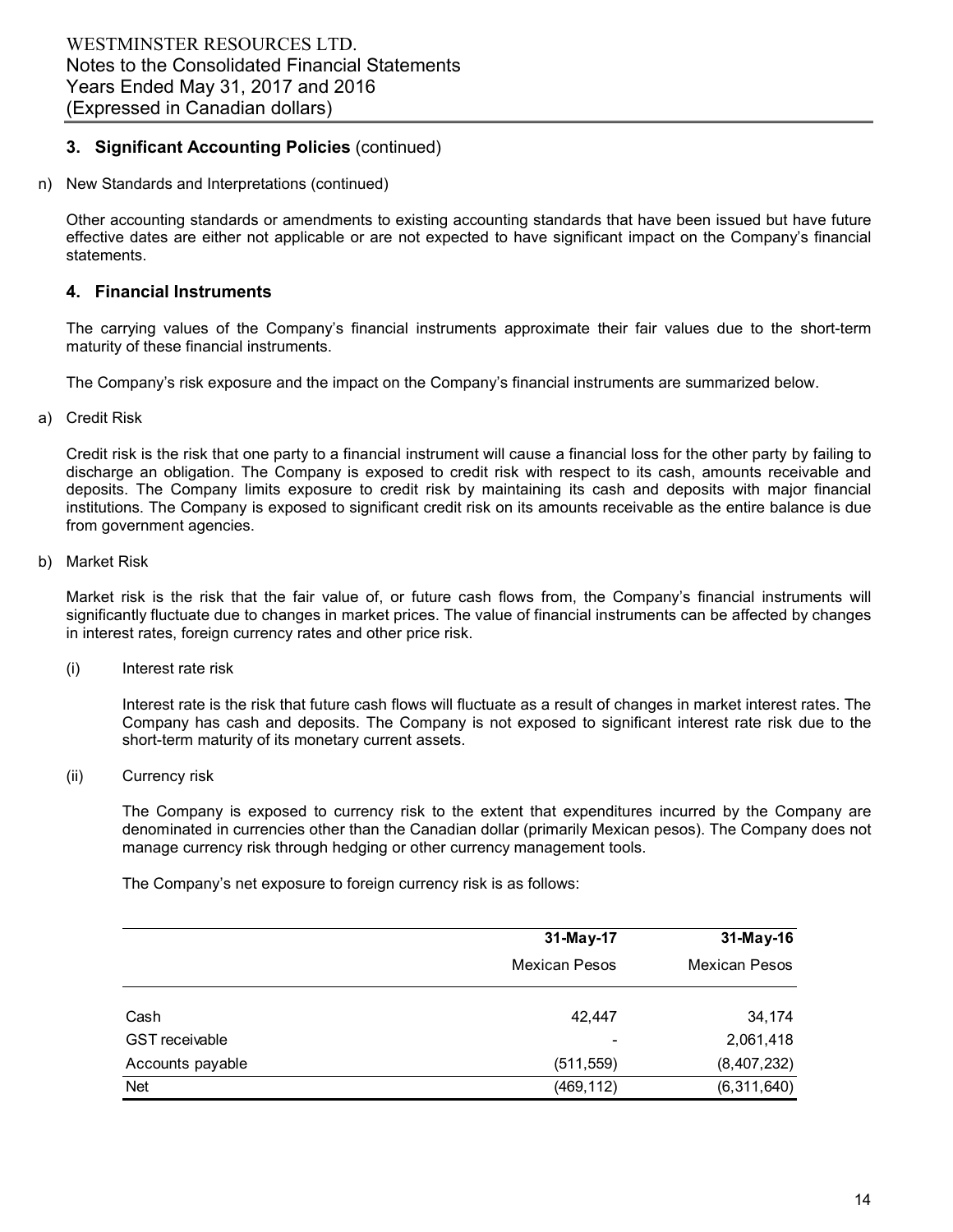# **4. Financial Instruments** (continued)

- b) Market Risk (continued)
	- (iii) Other price risk

Other price risk is the risk that the fair value or future cash flows of a financial instrument will fluctuate due to changes in market prices, other than those arising from interest rate risk or currency risk. The Company is not exposed to other price risk.

#### c) Liquidity Risk

Liquidity risk is the risk that the Company will not be able to meet its financial obligations as they fall due. The Company has a planning and budgeting process in place to help determine the funds required to support the Company's normal operating requirements on an ongoing basis. The Company ensures that there are sufficient funds to meet its short-term business requirements, taking into account its anticipated cash flows from operations and its holdings of cash.

As at May 31, 2017, the cash balance of \$11,410 (2016 - \$156,427) would not be sufficient to meet the cash requirements for the Company's administrative overhead, maintaining its E&E assets and continuing with its exploration programs in the following twelve months. The Company will be required to raise additional capital in the future to fund its operations.

The following is an analysis of the contractual maturities of the Company's non-derivative financial liabilities at May 31, 2017:

|                                          | Within  | Between 61-90 | More than |
|------------------------------------------|---------|---------------|-----------|
|                                          | 60 days | days          | 90 days   |
|                                          | -\$-    | -\$-          | -\$-      |
| Accounts payable and accrued liabilities | 120.450 | ۰             |           |

The following is an analysis of the contractual maturities of the Company's non-derivative financial liabilities at May 31, 2016:

|                                          | Within    | Between 61-90            | More than |
|------------------------------------------|-----------|--------------------------|-----------|
|                                          | 60 days   | days                     | 90 days   |
|                                          | -\$-      | -\$-                     | -\$-      |
| Accounts payable and accrued liabilities | 1.445.709 | $\overline{\phantom{0}}$ |           |

# **5. Deposits**

The Company has pledged a \$17,856 (2016 - \$17,722) guaranteed investment certificate ("GIC") as site reclamation deposit pursuant to a condition of receiving consent from a government agency to explore its mineral property interest. The GIC earns interest at a rate of 1.35% per annum and was due June 30, 2017. The deposit is refundable if there is no environmental disturbance to the property. The carrying value approximates the fair value of the GIC. It is management's opinion that there is minimal disturbance to the property to date, and accordingly, has not recorded an asset retirement obligation.

The Company has also pledged a \$20,000 (2016- \$20,000) GIC as collateral for one corporate Visa credit card issued by a major Canadian bank. The GIC earns interest at a rate of 0.75% per annum and is due October 1, 2017. The carrying value approximates the fair value of the GIC.

The Company has an office premises lease agreement, which requires a security deposit of \$7,010 (2016 - \$28,839).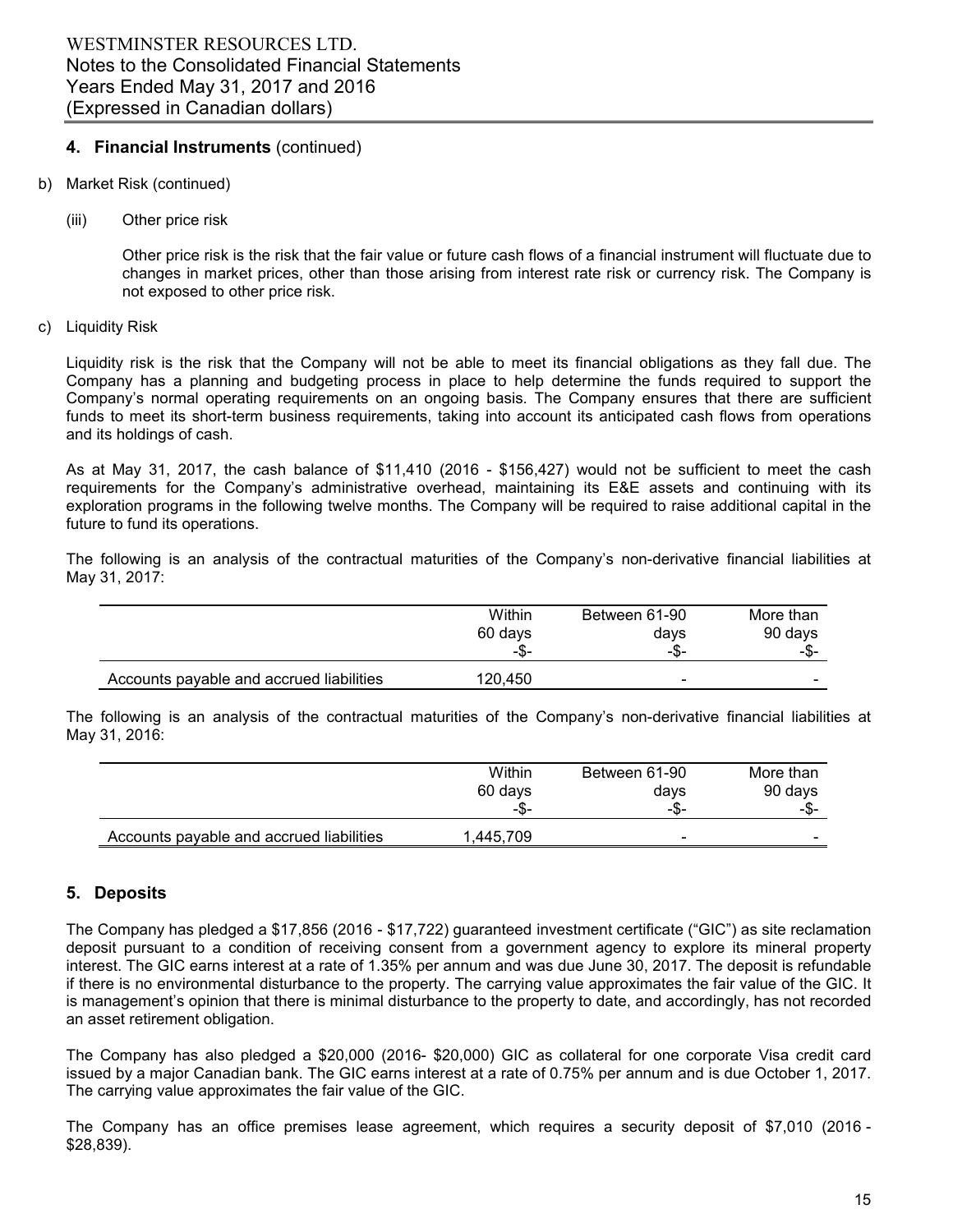# **6. Equipment**

|                                 | <b>Office furniture</b><br>and equipment | <b>Field</b><br>equipment | Computer<br>equipment | Total    |
|---------------------------------|------------------------------------------|---------------------------|-----------------------|----------|
|                                 | $-$ \$ $-$                               | $- $ -$                   | $-$ \$ -              | $-$ \$ - |
| Cost                            |                                          |                           |                       |          |
| Balance, May 31, 2015           | 94,962                                   | 74,353                    | 23,404                | 192,719  |
| Additions                       |                                          |                           |                       |          |
| Balance, May 31, 2016           | 94,962                                   | 74,353                    | 23,404                | 192,719  |
| Additions                       |                                          |                           |                       |          |
| Balance, May 31, 2017           | 94,962                                   | 74,353                    | 23,404                | 192,719  |
|                                 |                                          |                           |                       |          |
| <b>Accumulated amortization</b> |                                          |                           |                       |          |
| Balance, May 31, 2015           | 85,176                                   | 44,751                    | 22,902                | 152,829  |
| Charge for year                 | 2,936                                    | 4,440                     | 226                   | 7,602    |
| Balance, May 31, 2016           | 88,112                                   | 49,191                    | 23,128                | 160,431  |
| Charge for year                 | 2,055                                    | 3,774                     | 125                   | 5,954    |
| Balance, May 31, 2017           | 90,167                                   | 52,965                    | 23,253                | 166,385  |
|                                 |                                          |                           |                       |          |
| Net book value                  |                                          |                           |                       |          |
| At May 31, 2016                 | 6,850                                    | 25,162                    | 276                   | 32,288   |
| At May 31, 2017                 | 4,795                                    | 21,388                    | 151                   | 26,334   |

# **7. Exploration and Evaluation Assets**

|                                    | May 31,   |           | May 31,   |           | May 31,   |
|------------------------------------|-----------|-----------|-----------|-----------|-----------|
|                                    | 2015      | Additions | 2016      | Additions | 2017      |
|                                    | -\$-      | -\$-      | -\$-      | -\$-      | -\$-      |
| El Cobre Project, Sonora, Mexico   |           |           |           |           |           |
| <b>Acquisition costs</b>           | 151,731   |           | 151,731   |           | 151,731   |
| <b>Exploration expenditures</b>    |           |           |           |           |           |
| Property maintenance               | 361,134   | 9,533     | 370,667   |           | 370,667   |
| Assays and reports                 | 100,294   |           | 100,294   | 9,220     | 109,514   |
| Consulting and engineering         | 323,632   |           | 323,632   | 9,762     | 333,394   |
| Drilling                           | 329,642   |           | 329,642   |           | 329,642   |
| Field expenses                     | 597,766   | 1,304     | 599,070   | 8,644     | 607,714   |
| Geology and geophysics             | 121,969   | 197,760   | 319,729   | 30,000    | 349,729   |
| Travel                             | 81,581    |           | 81,581    | 1,365     | 82,946    |
|                                    | 2,067,749 | 208,597   | 2,276,346 | 58,991    | 2,335,337 |
| <b>MER Project, NW Territories</b> |           |           |           |           |           |
| Acquisition costs                  |           |           |           | 60,000    | 60,000    |
| Assays and reports                 |           |           |           | 4,314     | 4,314     |
|                                    |           |           |           | 64,314    | 64,314    |
|                                    | 2,067,749 | 208,597   | 2,276,346 | 123,305   | 2,399,651 |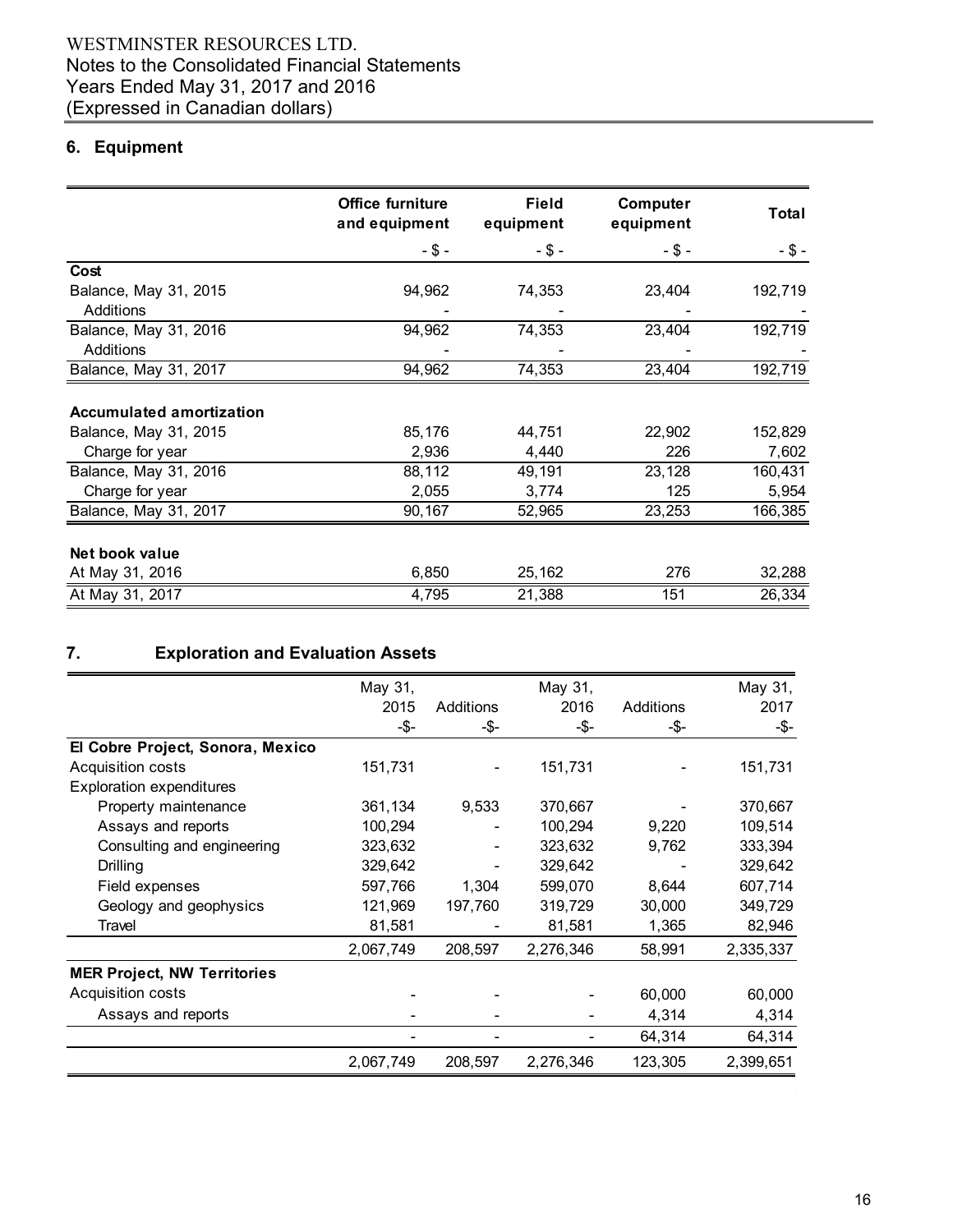# **7. Exploration and Evaluation Assets** (continued)

# **El Cobre Project, Sonora, Mexico**

The Company has assembled the El Cobre Project, which is located near Obregon in Sonora state, Mexico.

- a) Douglas, Douglas 2, Douglas 3, Douglas 4, Douglas 5, Douglas 6, El Guayacan 2, San Bartolo 1, and San Bartolo 2 concessions were staked by Minera Westminster and are owned 100%.
- b) San Bartolo, El Guayacan, Los Alamos and El As3 were purchased outright for cash, for a total of US \$70,000.

# **Cumbral – San Bartolo Option Project**

On April 17, 2012 the Company signed an option agreement with Capstone Mining Corp. ("Capstone") granting Capstone the right to acquire up to a 70% interest in the Cumbral – San Bartolo Project area of the El Cobre Project through staged exploration expenditures totaling \$9,300,000 by December 31, 2015, and delivering a scoping study by June 30, 2016. Capstone is required to finance a total of \$3,300,000 by December 31, 2013 (completed - \$3,509,947 was funded at May 31, 2014) to earn a 49% interest with Westminster to be the operator (Stage One); it can then earn a further 11% interest by expending an additional \$3,000,000 on or before December 31, 2014 and a further additional 10% interest by expending \$3,000,000 on or before December 31, 2015. Following completion of the \$9,300,000 in expenditures each party will be responsible for their portion of funding going forward on a proportionate basis. Should the Company elect not to participate beyond the \$9,300,000, Capstone will have the exclusive right and option to earn an additional 5% (for a total of 75%) undivided interest in the property by delivering a preliminary economic assessment on the property. On July 8, 2014, Capstone terminated the option agreement and on February 12, 2015, Capstone sold its 49% interest in the property back to the Company in exchange for a 2% net smelter return royalty. The Company has the right to purchase 1.7% of the 2% for \$14,000,000.

#### **Mer Lithium Project, NWT**

In July 2016 the Company acquired four lithium prospective claims in the Yellowknife Pegmatite Belt, located east of Yellowknife in the Northwest Territiories of Canada. The purchase price is 50,000 shares of the Company (issued with a fair value of \$35,000) (Note 8) and \$25,000 cash (paid).

# **Realization of Assets**

The investment in and expenditures on E&E assets comprise a significant portion of the Company's assets. Realization of the Company's investment in these assets is dependent upon the establishment of legal ownership, the attainment of successful production from the properties or from the proceeds of their disposal. Resource exploration and development is highly speculative and involves inherent risks. While the rewards if an ore body is discovered can be substantial, few properties that are explored are ultimately developed into producing mines. There can be no assurance that current exploration programs will result in the discovery of economically viable quantities of ore.

The amounts shown for acquisition costs and deferred exploration expenditures represent costs incurred to date and do not necessarily reflect present or future values.

# **Title to Mineral Property Interests**

Although the Company has taken steps to verify the title to mineral properties in which it has an interest, in accordance with industry standards for the current stage of exploration of such properties, these procedures do not guarantee the Company's title. Property title may be subject to unregistered prior agreements or transfers and title may be affected by undetected defects.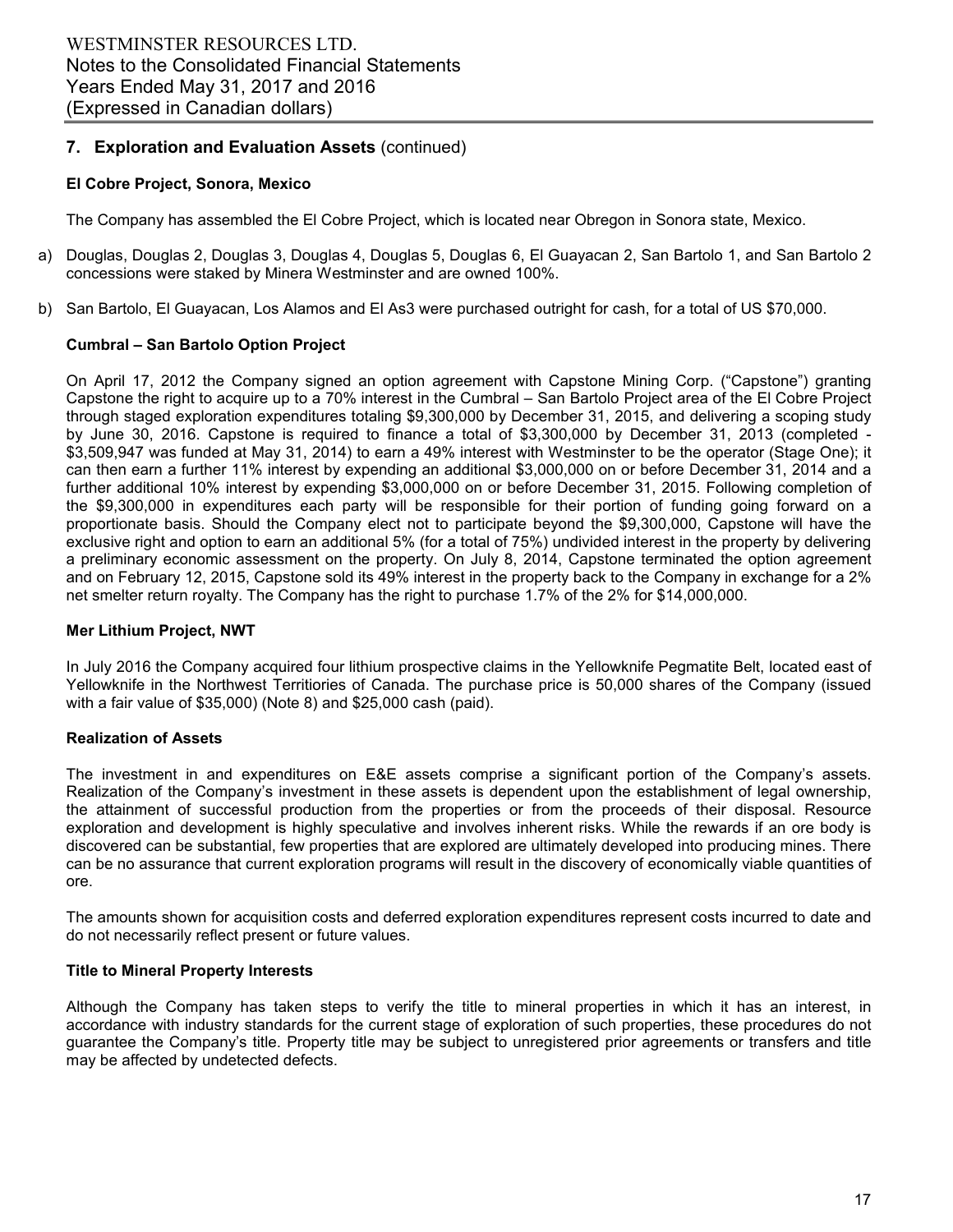# **7. Exploration and Evaluation Assets** (continued)

# **Environmental**

The Company is subject to the laws and regulations relating to environmental matters in all jurisdictions in which it operates, including provisions relating to property reclamation, discharge of hazardous material and other matters. The Company may also be held liable should environmental problems be discovered that were caused by former owners and operators of its properties and properties in which it has previously had an interest. The Company conducts its mineral exploration activities in compliance with applicable environmental protection legislation. The Company is unaware of any existing environmental problems related to any of its current or former properties that may result in material liability to the Company. Environmental legislation is becoming increasingly stringent and costs and expenses of regulatory compliance are increasing. The impact of new and future environmental legislation on the Company's operations may cause additional expenses and restrictions. If the restrictions adversely affect the scope of exploration and development on the mineral properties, the potential for production on the property may be diminished or negated.

# **8. Share Capital and Reserves**

a) Authorized – Unlimited number of common shares without par value.

On May 1, 2017 the Company completed a 10 for 1 share consolidation. The Company's outstanding options and warrants were adjusted on the same basis (1 for 10) as the common shares, with proportionate adjustments being made to the exercise prices. All share, option and warrant information have been retrospectively adjusted to reflect the share consolidation.

- b) Issued
	- (i) On May 30, 2017, the Company issued 1,026,666 common shares with a fair value of \$256,867 to settle accounts payables of \$859,966. The Company recognized a gain of \$485,967 on the settlement.
	- (ii) On May 25, 2017, the Company issued 8,150,000 units at \$0.12 per unit to raise gross proceeds of \$978,000 as part of the closing of the first tranche of a private placement announced on May 3, 2017. Each unit comprises one common share and one additional common share purchase warrant. Each full common share warrant entitles the holder to purchase one common share at \$0.16 for 5 years. Using the residual method, \$nil was allocated to the value of the warrants. The Company paid \$42,500 in cash to finders in relation to this issuance.
	- (iii) During 2017, 178,500 share purchase warrants with an exercise price of \$1.00 were exercised for gross proceeds of \$178,500 and 205,000 stock options with an exercise price of \$0.50 were exercised for gross proceeds of \$102,500.
	- (iv) On September 12, 2016, the Company issued 50,000 common shares at \$0.70 as part of the acquisition of an exploration asset in the Northwest Territories for a fair value of \$35,000 (Note 7).
	- (v) On April 21, 2016, the Company closed a non-brokered private placement of 1,182,600 units at \$0.50 per unit to raise gross proceeds of \$591,300. Each unit comprises one common share and one common share purchase warrant. Each full common share warrant entitles the holder to purchase one common share at \$1.00 until April 21, 2017. Using the residual method, \$nil was allocated to the value of the warrants.
	- (vi) During 2016, 220,000 share purchase warrants with an exercise price of \$1.00 per unit were exercised for gross proceeds of \$220,000.
	- c) Stock Options

The Company has a stock option plan (the "Plan") in place that allows for the reservation of common shares issuable under the Plan to a maximum of 10% of the number of issued and outstanding common shares of the Company at any given time. The exercise price of any stock option granted under the plan may not be less than the closing price of the Company's shares on the last business day immediately preceding the date of grant.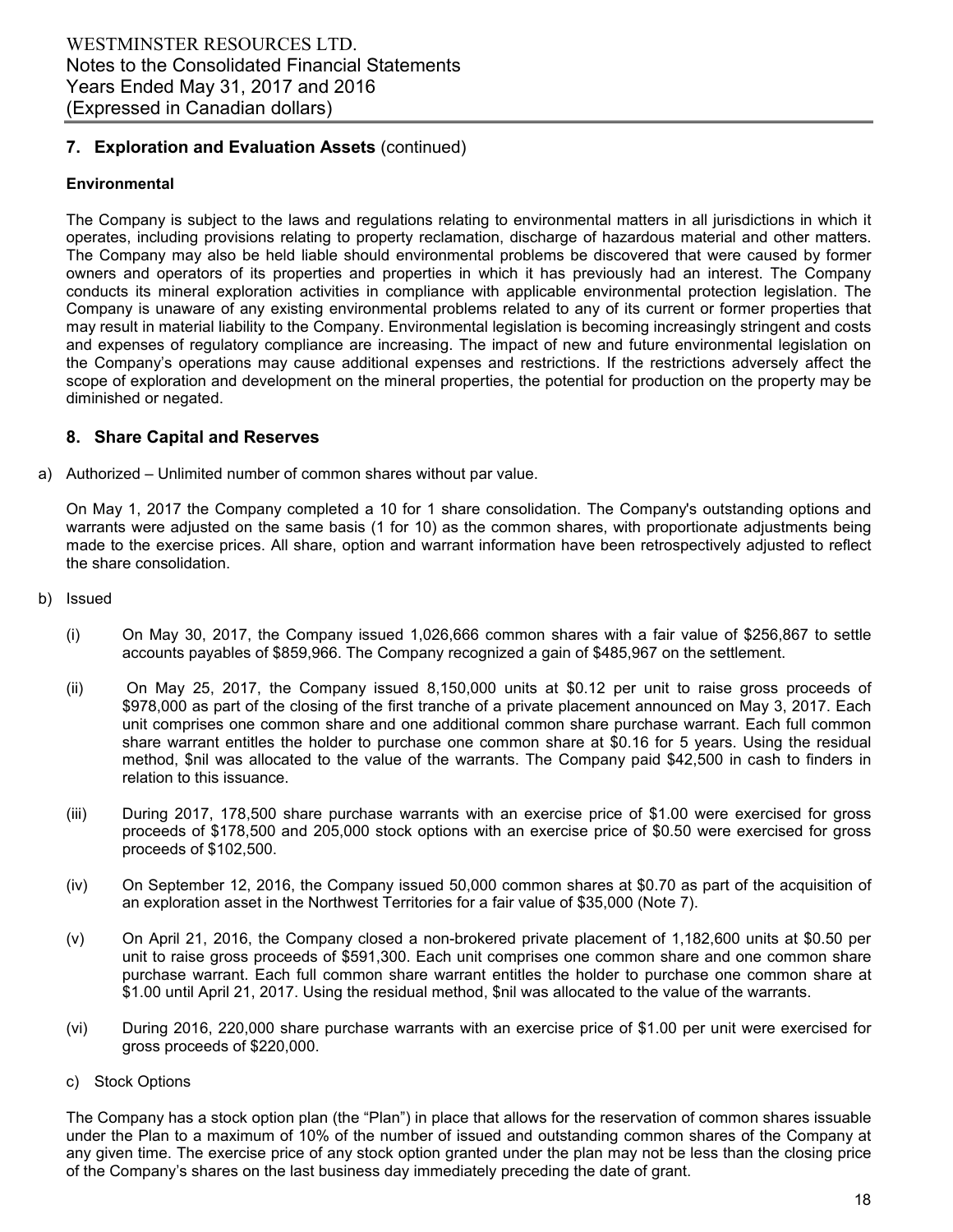# **8. Share Capital and Reserves** (continued)

Details of the status of the Company's stock options and changes during the years ended May 31, 2017 and 2016 are as follows:

|                                                |                          | <b>Weighted Average</b><br><b>Exercise Price</b> |
|------------------------------------------------|--------------------------|--------------------------------------------------|
|                                                | Number of Options        | -\$-                                             |
| Outstanding May 31, 2015                       | 430,000                  | 2.05                                             |
| Expired                                        | (430,000)                | 2.05                                             |
| Granted                                        | 250,000                  | 0.05                                             |
| Outstanding, May 31, 2016 (post-consolidation) | 250,000                  | 0.50                                             |
| Exercised                                      | (205,000)                | 0.50                                             |
| Granted                                        | $\overline{\phantom{0}}$ |                                                  |
| Outstanding, May 31, 2017                      | 45,000                   | 0.50                                             |

Continuity of the stock options outstanding and exercisable as at May 31 is as follows:

|                                                           |                             | May 31, 2017 |                                    |                             |                                    |
|-----------------------------------------------------------|-----------------------------|--------------|------------------------------------|-----------------------------|------------------------------------|
|                                                           | <b>Number</b><br>of options |              | Weighted average<br>exercise price | <b>Number</b><br>of options | Weighted average<br>exercise price |
| Balance, beginning                                        | 250,000                     | \$           | 0.50                               | 43.000                      | \$<br>20.50                        |
| Expired                                                   | $\overline{\phantom{0}}$    | \$           | $\overline{\phantom{a}}$           | $(43,000)$ \$               | 20.50                              |
| <b>Issued</b>                                             | $\overline{\phantom{0}}$    | \$           | -                                  | 250,000                     | \$<br>0.50                         |
| Exercised                                                 | $(205,000)$ \$              |              | 0.50                               | -                           | \$<br>٠                            |
| Balance, ending                                           | 45,000                      | \$           | 0.50                               | 250,000                     | \$<br>0.50                         |
| Weighted average remaining<br>contractual life of options | 1.83 years                  |              |                                    | 2.83 years                  |                                    |

d) Share Purchase Warrants

Continuity of the warrants outstanding is as follows:

|                           |                    | <b>Weighted Average Exercise Price</b> |
|---------------------------|--------------------|----------------------------------------|
|                           | Number of Warrants | -\$-                                   |
| Outstanding, May 31, 2015 | 768,150            | 1.00                                   |
| Issued                    | 1,182,600          | 1.00                                   |
| Exercised                 | (220,000)          | 1.00                                   |
| Outstanding, May 31, 2016 | 1,730,750          | 1.00                                   |
| Issued                    | 8,150,000          | 0.16                                   |
| Exercised                 | (178, 500)         | 1.00                                   |
| Expired                   | (1,552,250)        | 1.00                                   |
| Outstanding, May 31, 2017 | 8,150,000          | \$0.16                                 |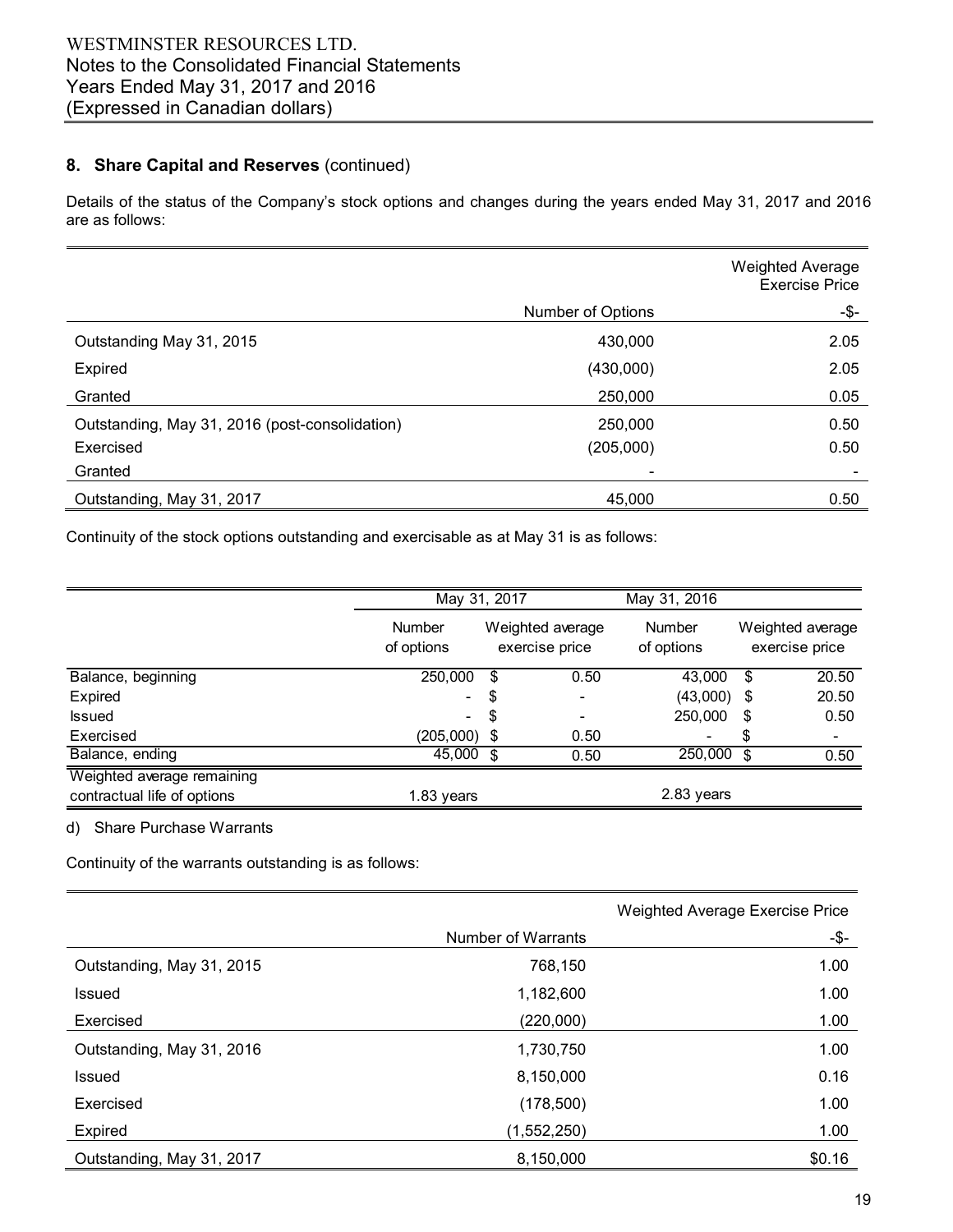# **8. Share Capital and Reserves** (continued)

|                                        |                       | 2017      | 2016                                  |
|----------------------------------------|-----------------------|-----------|---------------------------------------|
|                                        |                       |           |                                       |
| <b>Expiry Date</b>                     | <b>Exercise Price</b> |           | Number of Warrants Number of Warrants |
| June 6, 2016 \$                        | 1.00                  |           | 31,750                                |
| February 2, 2017 \$                    | 1.00                  |           | 516,400                               |
| April 21, 2017 \$                      | 1.00                  |           | 1,182,600                             |
| May 24, 2022 \$                        | 0.16                  | 8,150,000 |                                       |
| Outstanding                            |                       | 8,150,000 | 1,730,750                             |
| Weighted average remaining contractual |                       |           |                                       |
| life of warrants                       |                       | 4.98 yrs  | 1.58 yrs.                             |

Continuity of the warrants outstanding as at May 31 is as follows:

#### e) Share-Based Payment Reserve

The share-based payment reserve records items recognized as share-based compensation expense until such time the stock options are exercised, at which time the corresponding amount will be transferred to share capital.

#### f) Warrant Reserve

The warrant reserve records the proceeds allocation to warrants on the issuance of units in private placements until such time that the warrants are exercised, at which time the corresponding amount will be transferred to share capital.

# **9. Amounts Receivable**

Amounts receivable consist of GST receivable from the governments of Canada and Mexico. At May 31, 2017, the Company recorded an impairment of \$148,937 of GST receivable from the government of Mexico due to uncertainty of collection.

# **10. Related Party Transactions**

Key management personnel are persons responsible for planning, directing and controlling the activities of the Company, and include all directors and officers. Key management compensation during the years ended May 31, 2017 and 2016 were as follows:

|                                   | 2017                     | 2016    |
|-----------------------------------|--------------------------|---------|
|                                   | -\$-                     | -\$-    |
| Short-term benefits (1)           | 177,000                  | 276,000 |
| Share-based payments              | $\overline{\phantom{a}}$ | 99,734  |
| Total<br>$\overline{\phantom{a}}$ | 177,000                  | 375,734 |

(1) Included in short-term benefits are the following:

- (i) \$120,000 (2016 \$120,000) paid to Floralynn Investments Inc., a company controlled by Glen Indra (CEO).
- (ii) \$21,000 (2016 \$36,000) paid to Diversity Clues Consulting Inc., a company controlled by Oleg Scherbina (CFO).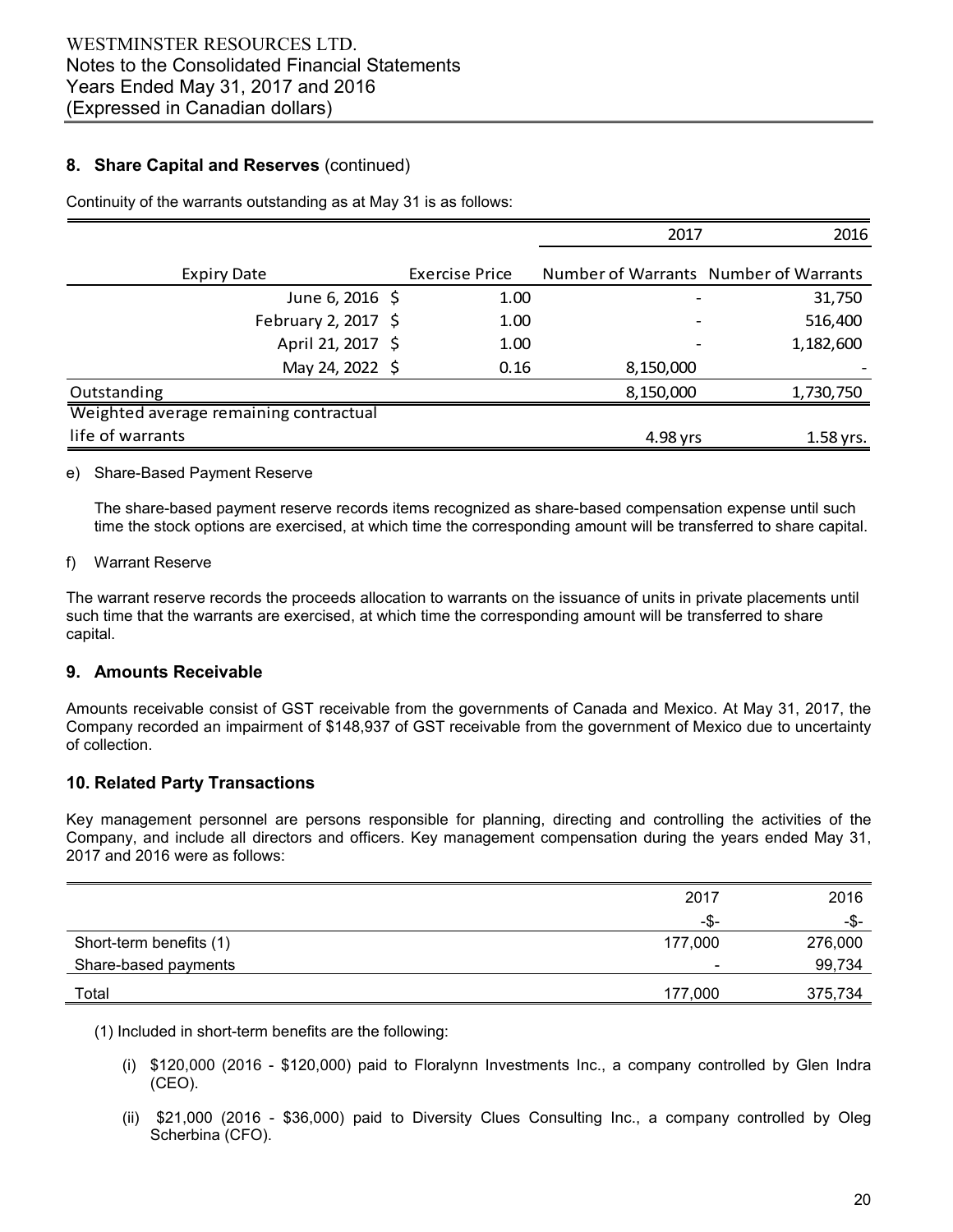- (iii) \$30,000 (2016 \$120,000) paid to S. B. Ballantyne Holdings Inc., a company controlled by Bruce Ballantyne (project manager).
- (iv) \$6,000 (2016 \$nil) paid to Glen Macdonald (director).

Included in accounts payable is \$49,500 (2016 - \$435,700) in key management compensation payable to directors and officers.

Other related party transactions:

During the year, the Company received \$75,000 (2016 - \$47,600) from Jaxon Mineral Inc., a Company with common management, for shared office space and administration expenses.

# **11. Income Taxes**

A reconciliation of income tax provision computed at Canadian statutory rates to the reported income tax provision is provided as follows:

|                                                       | 2017       | 2016       |
|-------------------------------------------------------|------------|------------|
|                                                       | \$         | \$         |
| Net loss for the year                                 | (345, 012) | (928, 551) |
| Canadian statutory tax rate                           | 26%        | 26%        |
| Income tax bebefit computed at statutory rates        | (89, 703)  | (241, 423) |
| Foreign tax rates diferent from statutory rates       |            | (3, 295)   |
| Items non-deductible for income tax purposes          | (52, 107)  | 31,623     |
| Change in timing differences                          | 7.145      | (49, 278)  |
| Foreign exchange effect on tax assets and liabilities | (20, 986)  | 120,690    |
| Unused tax offsets no recongized in tax asset         | 155,651    | 141,683    |
|                                                       |            |            |

The Company recognizes tax benefits on losses or other deductible amounts generated in countries where the probable criteria for the recognition of deferred tax assets has been met. The Company's unrecognized deductible temporary differences and unused tax losses for which no deferred tax asset is recognized consist of the following amounts:

|                                         | 2017       | 2016       |
|-----------------------------------------|------------|------------|
|                                         | \$         | \$         |
| Tax value over book value of equipment  | 180,993    | 190,243    |
| Tax value over book value of E&E assets | 1,390,980  | 1,262,543  |
| Non refundable mining credit            | 67,464     | 66,837     |
| Share issue costs                       | 57,876     | 59.947     |
| Non-capital losses                      | 9,668,215  | 9,295,039  |
| Capital losses                          | 485,963    | 378,222    |
| Unrecognized deffered tax amounts       | 11,851,491 | 11,252,831 |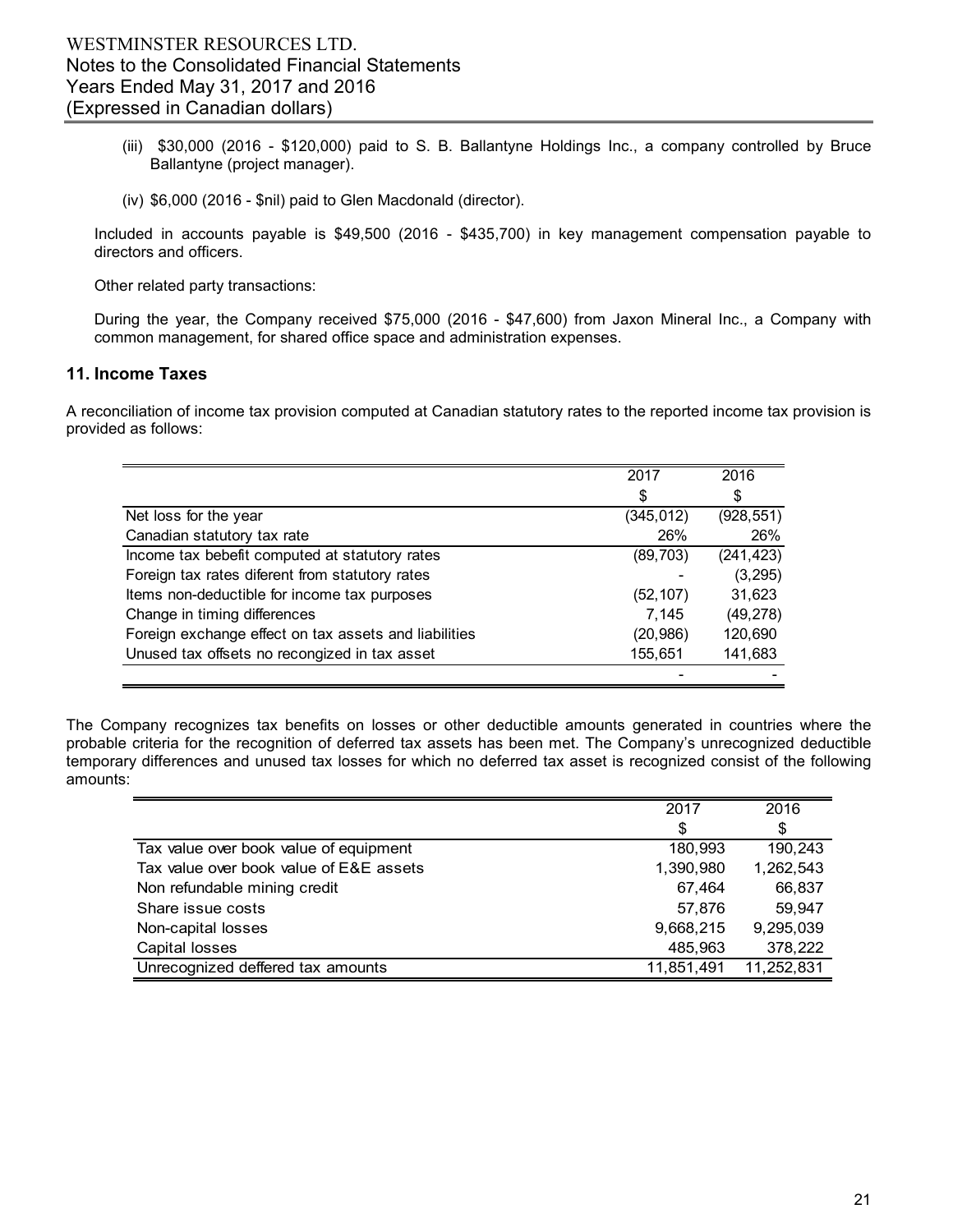# WESTMINSTER RESOURCES LTD. Notes to the Consolidated Financial Statements Years Ended May 31, 2017 and 2016 (Expressed in Canadian dollars)

The Company's unrecognized unused non-capital losses have the following expiry dates:

|      | Canada    | Mexico  | Total     |
|------|-----------|---------|-----------|
|      | \$        | \$      | \$        |
| 2027 | 228,000   | -       | 228,000   |
| 2028 | 507,000   | -       | 507,000   |
| 2029 | 692,000   | 2,000   | 694,000   |
| 2030 | 871,000   | 24,000  | 895,000   |
| 2031 | 1,523,000 | 289,000 | 1,812,000 |
| 2032 | 1,162,000 | 40,000  | 1,202,000 |
| 2033 | 1,152,000 | 22,000  | 1,174,000 |
| 2034 | 934,000   | 30,000  | 964,000   |
| 2035 | 838,000   | 23,000  | 861,000   |
| 2036 | 787,000   | -       | 787,000   |
| 2037 | 544.000   | -       | 544,000   |
|      | 9,238,000 | 430,000 | 9,668,000 |

# **12. Segmented Information**

The Company has one operating segment, the exploration of mineral properties and two geographical segments, with all current exploration activities being conducted in Mexico and Canada:

|              | 2017   |           |           |        | 2016<br>\$ |           |
|--------------|--------|-----------|-----------|--------|------------|-----------|
|              | Canada | Mexico    | ⊤otal     | Canada | Mexico     | Total     |
| Total assets | 71,202 | 2,461,066 | 2,532,268 | 32,288 | 2,685,884  | 2,718,172 |

# **13. Commitment**

a) On July 1, 2017, the Company moved offices and the new monthly lease payment is \$9,334. The lease commitments for the next three fiscal years are:

|      | -ა-     |
|------|---------|
| 2018 | 106,497 |
| 2019 | 112,008 |
| 2020 | 112,008 |
|      |         |
|      | 330,513 |

b) In May 2017, the Company entered into several services agreements with consultants for a period of three years for a total monthly fee of \$40,000. The Company can terminate the agreements upon a three month written notice.

# **14. Capital Management**

The Company defines its capital as working capital and shareholders' equity. The Company manages its capital structure and makes adjustments to it based on the funds available to the Company in order to support future business opportunities. The Board of Directors does not establish quantitative return on capital criteria for management, but rather relies on the expertise of the Company's management to sustain future development of the business.

The Company is dependent upon external financing or the sale of assets to fund activities. In order to carry future